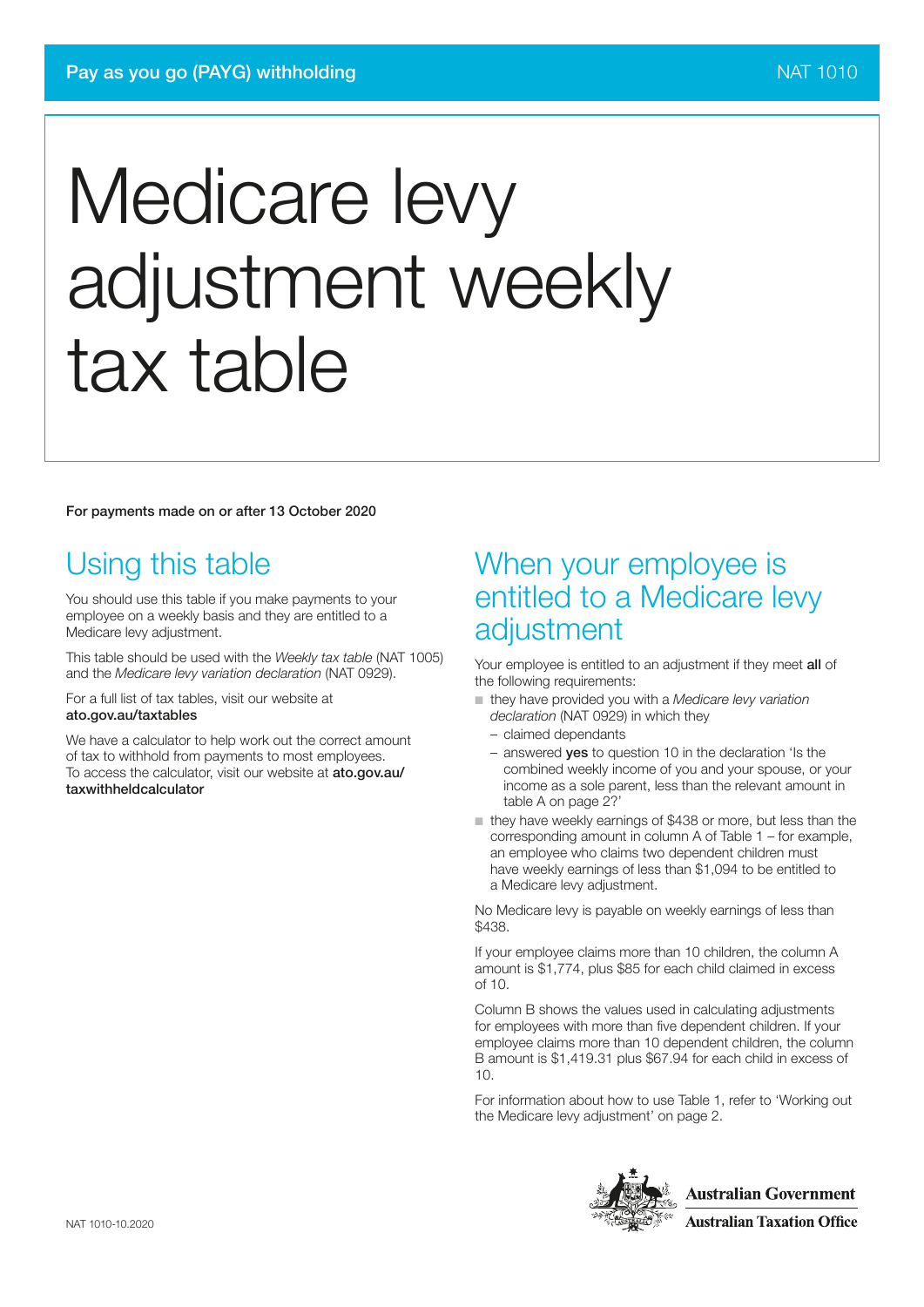#### Table 1: Medicare levy adjustments

Medicare levy adjustment weekly earnings limits

| <b>Dependants</b> | <b>Column A</b> | <b>Column B</b> |
|-------------------|-----------------|-----------------|
| Spouse only       | \$924           | \$0             |
| 1 child           | \$1,009         | \$0             |
| 2 children        | \$1,094         | \$0             |
| 3 children        | \$1,179         | \$0             |
| 4 children        | \$1,264         | \$0             |
| 5 children        | \$1,349         | \$0             |
| 6 children        | \$1,434         | \$1,147.54      |
| 7 children        | \$1,519         | \$1,215.48      |
| 8 children        | \$1,604         | \$1,283.42      |
| 9 children        | \$1,689         | \$1,351.37      |
| 10 children       | \$1,774         | \$1,419.31      |

# Working out the withholding amount

To work out the amount you need to withhold, you must:

- 1 Use the *Weekly tax table* (NAT 1005) to find the weekly amount to withhold from your employee's earnings, allowing for any tax offsets claimed.
- 2 Reduce this amount by the amount of the Medicare levy adjustment, worked out as detailed below.

Where the adjustment equals or exceeds the amount obtained in step 1, the amount to be withheld is nil.

# Working out the Medicare levy adjustment

How you work out the Medicare levy adjustment varies depending on the number of dependent children your employee is claiming. See either:

- 'Employee claiming spouse and/or one to five dependent children'
- 'Employee with more than five dependent children'.

## Employee claiming spouse and/or one to five dependent children

Round the weekly earnings down to the nearest dollar amount. Use the table from page 4 to find your employee's weekly earnings in the 'Weekly earnings' column and find the corresponding amount of Medicare levy adjustment in the appropriate column.

### Example

The employee has weekly earnings of \$454.70 and is claiming four dependent children on the *Medicare levy variation declaration*. Find \$454 in the 'Weekly earnings' column and find the corresponding Medicare levy adjustment of \$2.00 from the '4 children' column.

## Employee with more than five dependent children

How you work out the Medicare levy adjustment for an employee with more than five dependent children varies depending on the weekly earnings of the payee – refer to:

- Weekly earnings less than \$1,080
- Weekly earnings of \$1,080 or more but less than the column B amount that corresponds to the number of dependent children claimed
- ■ Weekly earnings of \$1,080 or more and greater than the column B amount but less than the column A amount that corresponds to the number of dependent children claimed

## Weekly earnings less than \$1,080

Use the '5 children' column. Round the weekly earnings down to the nearest dollar. Using the table from page 4 to find your employee's earnings in the 'Weekly earnings' column and find the corresponding amount of Medicare levy adjustment in the '5 children' column.

## Example

The employee has weekly earnings of \$904.89 and is claiming six dependent children. Find \$904 in the 'Weekly earnings' column and refer to the corresponding Medicare levy adjustment of \$18.00 from the '5 children' column.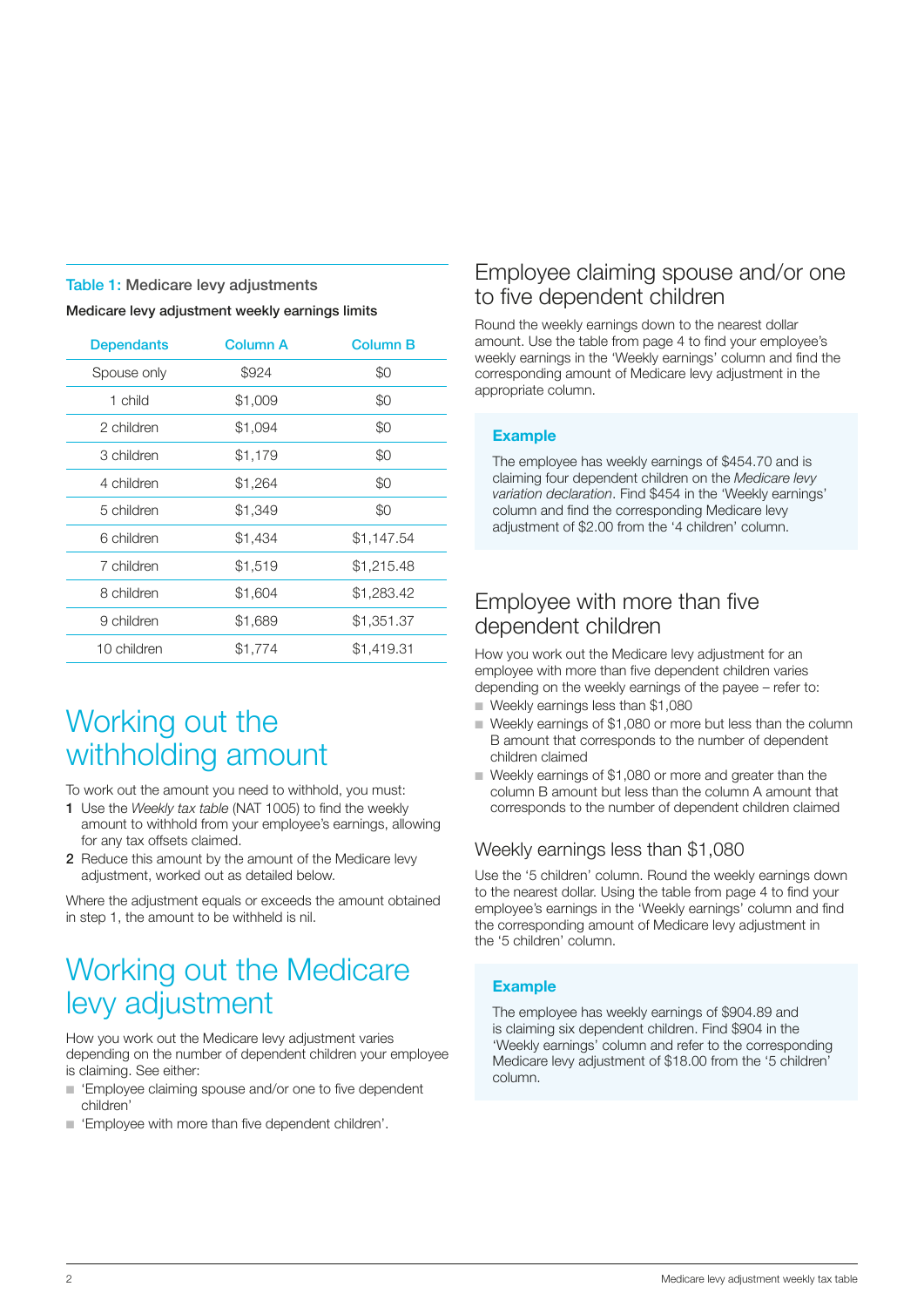Weekly earnings of \$1,080 or more but less than the column B amount that corresponds to the number of dependent children claimed

Round the weekly earnings down to the nearest dollar and add 99 cents. Take 2% of that amount and round to the nearest dollar.

## Example

The employee has weekly earnings of \$1,092.48 and is claiming seven dependent children. Take 2% of \$1,092.99 (weekly earnings of \$1,092, rounded down to the nearest dollar, plus 99 cents), this equals \$21.86.

The Medicare levy adjustment is \$22, rounded to the nearest dollar.

Weekly earnings of \$1,080 or more and greater than the column B amount but less than the column A amount that corresponds to the number of dependent children claimed

Complete steps 1–4 below:

- 1 Take 2% of the relevant column B amount. Round the result to the nearest cent.
- 2 Take 8% of the difference between the weekly earnings (round down to the nearest dollar plus 99 cents) and the column B amount. Round the result to the nearest cent.
- 3 Subtract the result of step 2 from step 1.
- 4 Round the result to the nearest dollar.

#### Example

The employee has weekly earnings of \$1,259.32 and is claiming seven dependent children.

- 1  $2\% \times $1,215.48$  (column B amount for seven children)  $= $24.31$
- 2 8% × (\$1,259.99 − \$1,215.48)  $= 8\% \times $44.51$ 
	- $= $3.56$
- 3 \$24.31 − \$3.56  $= $20.75$
- 4 \$21.00 (\$20.75 rounded to the nearest dollar).

The Medicare levy adjustment is \$21.00.

## Using a formula

The Medicare levy adjustments shown in this table can be expressed in a mathematical form.

If you have developed your own payroll software package, refer to *Statement of formulas for calculating amounts to be withheld*  (NAT1004).

## PAYG withholding publications

You can access all PAYG withholding tax tables and other PAYG withholding publications quickly and easily from our website. For more information, refer to:

- ato.gov.au/taxtables
- ato.gov.au/paygw

If you need more information about the correct amount of tax to withhold, phone us on:

- 13 28 61 if you are an individual
- 13 28 66 if you are an employer or payer.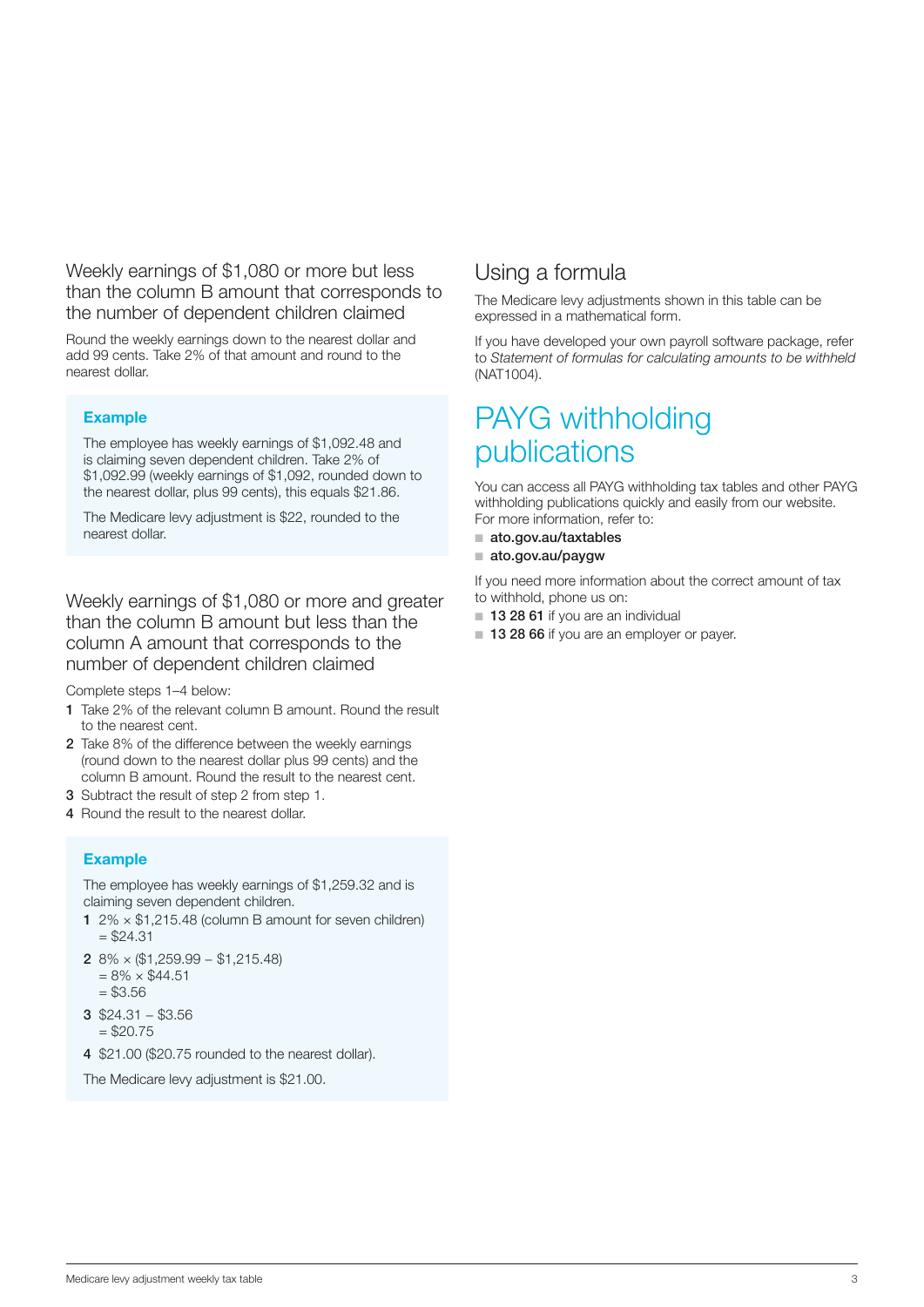| Weekly            | Spouse               | 1                    | $\overline{2}$       | 3                    | 4                    | 5                    | Weekly            | Spouse                  | 1                       | $\overline{2}$          | 3                       | $\overline{4}$          | 5                       |
|-------------------|----------------------|----------------------|----------------------|----------------------|----------------------|----------------------|-------------------|-------------------------|-------------------------|-------------------------|-------------------------|-------------------------|-------------------------|
| earnings          | only                 | child                | children             | children             | children             | children             | earnings          | only                    | child                   | children                | children                | children                | children                |
| \$<br>437<br>438  | \$<br>0.00           | \$<br>0.00           | \$<br>0.00           | \$<br>0.00<br>0.00   | \$<br>0.00<br>0.00   | \$<br>0.00           | \$<br>522<br>523  | \$<br>8.00<br>9.00      | \$<br>8.00<br>9.00      | \$<br>8.00              | \$<br>8.00<br>9.00      | \$<br>8.00<br>9.00      | \$<br>8.00<br>9.00      |
| 439<br>440        | 0.00<br>0.00<br>0.00 | 0.00<br>0.00<br>0.00 | 0.00<br>0.00<br>0.00 | 0.00<br>0.00         | 0.00<br>0.00         | 0.00<br>0.00<br>0.00 | 524<br>525        | 9.00<br>9.00            | 9.00<br>9.00            | 9.00<br>9.00<br>9.00    | 9.00<br>9.00            | 9.00<br>9.00            | 9.00<br>9.00            |
| 441               | 0.00                 | 0.00                 | 0.00                 | 0.00                 | 0.00                 | 0.00                 | 526               | 9.00                    | 9.00                    | 9.00                    | 9.00                    | 9.00                    | 9.00                    |
| 442               | 0.00                 | 0.00                 | 0.00                 | 0.00                 | 0.00                 | 0.00                 | 527               | 9.00                    | 9.00                    | 9.00                    | 9.00                    | 9.00                    | 9.00                    |
| 443               | 1.00                 | 1.00                 | 1.00                 | 1.00                 | 1.00                 | 1.00                 | 528               | 9.00                    | 9.00                    | 9.00                    | 9.00                    | 9.00                    | 9.00                    |
| 444               | 1.00                 | 1.00                 | 1.00                 | 1.00                 | 1.00                 | 1.00                 | 529               | 9.00                    | 9.00                    | 9.00                    | 9.00                    | 9.00                    | 9.00                    |
| 445               | 1.00                 | 1.00                 | 1.00                 | 1.00                 | 1.00                 | 1.00                 | 530               | 9.00                    | 9.00                    | 9.00                    | 9.00                    | 9.00                    | 9.00                    |
| 446               | 1.00                 | 1.00                 | 1.00                 | 1.00                 | 1.00                 | 1.00                 | 531               | 9.00                    | 9.00                    | 9.00                    | 9.00                    | 9.00                    | 9.00                    |
| 447<br>448<br>449 | 1.00<br>1.00         | 1.00<br>1.00<br>1.00 | 1.00<br>1.00         | 1.00<br>1.00<br>1.00 | 1.00<br>1.00         | 1.00<br>1.00<br>1.00 | 532<br>533<br>534 | 9.00<br>10.00           | 9.00<br>10.00<br>10.00  | 9.00<br>10.00           | 9.00<br>10.00<br>10.00  | 9.00<br>10.00<br>10.00  | 9.00<br>10.00<br>10.00  |
| 450<br>451        | 1.00<br>1.00<br>1.00 | 1.00<br>1.00         | 1.00<br>1.00<br>1.00 | 1.00<br>1.00         | 1.00<br>1.00<br>1.00 | 1.00<br>1.00         | 535<br>536        | 10.00<br>10.00<br>10.00 | 10.00<br>10.00          | 10.00<br>10.00<br>10.00 | 10.00<br>10.00          | 10.00<br>10.00          | 10.00<br>10.00          |
| 452               | 1.00                 | 1.00                 | 1.00                 | 1.00                 | 1.00                 | 1.00                 | 537               | 10.00                   | 10.00                   | 10.00                   | 10.00                   | 10.00                   | 10.00                   |
| 453               | 2.00                 | 2.00                 | 2.00                 | 2.00                 | 2.00                 | 2.00                 | 538               | 10.00                   | 10.00                   | 10.00                   | 10.00                   | 10.00                   | 10.00                   |
| 454               | 2.00                 | 2.00                 | 2.00                 | 2.00                 | 2.00                 | 2.00                 | 539               | 10.00                   | 10.00                   | 10.00                   | 10.00                   | 10.00                   | 10.00                   |
| 455               | 2.00                 | 2.00                 | 2.00                 | 2.00                 | 2.00                 | 2.00                 | 540               | 10.00                   | 10.00                   | 10.00                   | 10.00                   | 10.00                   | 10.00                   |
| 456<br>457<br>458 | 2.00<br>2.00<br>2.00 | 2.00<br>2.00<br>2.00 | 2.00<br>2.00         | 2.00<br>2.00<br>2.00 | 2.00<br>2.00<br>2.00 | 2.00<br>2.00<br>2.00 | 541<br>542<br>543 | 10.00<br>10.00<br>11.00 | 10.00<br>10.00<br>11.00 | 10.00<br>10.00<br>11.00 | 10.00<br>10.00<br>11.00 | 10.00<br>10.00<br>11.00 | 10.00<br>10.00<br>11.00 |
| 459<br>460        | 2.00<br>2.00         | 2.00<br>2.00         | 2.00<br>2.00<br>2.00 | 2.00<br>2.00         | 2.00<br>2.00         | 2.00<br>2.00         | 544<br>545        | 11.00<br>11.00          | 11.00<br>11.00          | 11.00<br>11.00          | 11.00<br>11.00          | 11.00<br>11.00          | 11.00<br>11.00          |
| 461               | 2.00                 | 2.00                 | 2.00                 | 2.00                 | 2.00                 | 2.00                 | 546               | 11.00                   | 11.00                   | 11.00                   | 11.00                   | 11.00                   | 11.00                   |
| 462               | 2.00                 | 2.00                 | 2.00                 | 2.00                 | 2.00                 | 2.00                 | 547               | 11.00                   | 11.00                   | 11.00                   | 11.00                   | 11.00                   | 11.00                   |
| 463               | 3.00                 | 3.00                 | 3.00                 | 3.00                 | 3.00                 | 3.00                 | 548               | 11.00                   | 11.00                   | 11.00                   | 11.00                   | 11.00                   | 11.00                   |
| 464               | 3.00                 | 3.00                 | 3.00                 | 3.00                 | 3.00                 | 3.00                 | 549               | 11.00                   | 11.00                   | 11.00                   | 11.00                   | 11.00                   | 11.00                   |
| 465<br>466        | 3.00<br>3.00         | 3.00<br>3.00         | 3.00<br>3.00         | 3.00<br>3.00         | 3.00<br>3.00         | 3.00<br>3.00         | 550<br>551        | 11.00<br>11.00          | 11.00<br>11.00          | 11.00<br>11.00          | 11.00<br>11.00          | 11.00<br>11.00          | 11.00<br>11.00<br>11.00 |
| 467<br>468<br>469 | 3.00<br>3.00<br>3.00 | 3.00<br>3.00<br>3.00 | 3.00<br>3.00<br>3.00 | 3.00<br>3.00<br>3.00 | 3.00<br>3.00<br>3.00 | 3.00<br>3.00<br>3.00 | 552<br>553<br>554 | 11.00<br>11.00<br>11.00 | 11.00<br>11.00<br>11.00 | 11.00<br>11.00<br>11.00 | 11.00<br>11.00<br>11.00 | 11.00<br>11.00<br>11.00 | 11.00<br>11.00          |
| 470               | 3.00                 | 3.00                 | 3.00                 | 3.00                 | 3.00                 | 3.00                 | 555               | 11.00                   | 11.00                   | 11.00                   | 11.00                   | 11.00                   | 11.00                   |
| 471               | 3.00                 | 3.00                 | 3.00                 | 3.00                 | 3.00                 | 3.00                 | 556               | 11.00                   | 11.00                   | 11.00                   | 11.00                   | 11.00                   | 11.00                   |
| 472               | 3.00                 | 3.00                 | 3.00                 | 3.00                 | 3.00                 | 3.00                 | 557               | 11.00                   | 11.00                   | 11.00                   | 11.00                   | 11.00                   | 11.00                   |
| 473               | 4.00                 | 4.00                 | 4.00                 | 4.00                 | 4.00                 | 4.00                 | 558               | 11.00                   | 11.00                   | 11.00                   | 11.00                   | 11.00                   | 11.00                   |
| 474               | 4.00                 | 4.00                 | 4.00                 | 4.00                 | 4.00                 | 4.00                 | 559               | 11.00                   | 11.00                   | 11.00                   | 11.00                   | 11.00                   | 11.00                   |
| 475               | 4.00                 | 4.00                 | 4.00                 | 4.00                 | 4.00                 | 4.00                 | 560               | 11.00                   | 11.00                   | 11.00                   | 11.00                   | 11.00                   | 11.00                   |
| 476               | 4.00                 | 4.00                 | 4.00                 | 4.00                 | 4.00                 | 4.00                 | 561               | 11.00                   | 11.00                   | 11.00                   | 11.00                   | 11.00                   | 11.00                   |
| 477               | 4.00                 | 4.00                 | 4.00                 | 4.00                 | 4.00                 | 4.00                 | 562               | 11.00                   | 11.00                   | 11.00                   | 11.00                   | 11.00                   | 11.00                   |
| 478               | 4.00                 | 4.00                 | 4.00                 | 4.00                 | 4.00                 | 4.00                 | 563               | 11.00                   | 11.00                   | 11.00                   | 11.00                   | 11.00                   | 11.00                   |
| 479               | 4.00                 | 4.00                 | 4.00                 | 4.00                 | 4.00                 | 4.00                 | 564               | 11.00                   | 11.00                   | 11.00                   | 11.00                   | 11.00                   | 11.00                   |
| 480               | 4.00                 | 4.00                 | 4.00                 | 4.00                 | 4.00                 | 4.00                 | 565               | 11.00                   | 11.00                   | 11.00                   | 11.00                   | 11.00                   | 11.00                   |
| 481               | 4.00                 | 4.00                 | 4.00                 | 4.00                 | 4.00                 | 4.00                 | 566               | 11.00                   | 11.00                   | 11.00                   | 11.00                   | 11.00                   | 11.00                   |
| 482               | 4.00                 | 4.00                 | 4.00                 | 4.00                 | 4.00                 | 4.00                 | 567               | 11.00                   | 11.00                   | 11.00                   | 11.00                   | 11.00                   | 11.00                   |
| 483               | 5.00                 | 5.00                 | 5.00                 | 5.00                 | 5.00                 | 5.00                 | 568               | 11.00                   | 11.00                   | 11.00                   | 11.00                   | 11.00                   | 11.00                   |
| 484               | 5.00                 | 5.00                 | 5.00                 | 5.00                 | 5.00                 | 5.00                 | 569               | 11.00                   | 11.00                   | 11.00                   | 11.00                   | 11.00                   | 11.00                   |
| 485               | 5.00                 | 5.00                 | 5.00                 | 5.00                 | 5.00                 | 5.00                 | 570               | 11.00                   | 11.00                   | 11.00                   | 11.00                   | 11.00                   | 11.00                   |
| 486               | 5.00                 | 5.00                 | 5.00                 | 5.00                 | 5.00                 | 5.00                 | 571               | 11.00                   | 11.00                   | 11.00                   | 11.00                   | 11.00                   | 11.00                   |
| 487               | 5.00                 | 5.00                 | 5.00                 | 5.00                 | 5.00                 | 5.00                 | 572               | 11.00                   | 11.00                   | 11.00                   | 11.00                   | 11.00                   | 11.00                   |
| 488               | 5.00                 | 5.00                 | 5.00                 | 5.00                 | 5.00                 | 5.00                 | 573               | 11.00                   | 11.00                   | 11.00                   | 11.00                   | 11.00                   | 11.00                   |
| 489               | 5.00                 | 5.00                 | 5.00                 | 5.00                 | 5.00                 | 5.00                 | 574               | 11.00                   | 11.00                   | 11.00                   | 11.00                   | 11.00                   | 11.00                   |
| 490               | 5.00                 | 5.00                 | 5.00                 | 5.00                 | 5.00                 | 5.00                 | 575               | 12.00                   | 12.00                   | 12.00                   | 12.00                   | 12.00                   | 12.00                   |
| 491               | 5.00                 | 5.00                 | 5.00                 | 5.00                 | 5.00                 | 5.00                 | 576               | 12.00                   | 12.00                   | 12.00                   | 12.00                   | 12.00                   | 12.00                   |
| 492               | 5.00                 | 5.00                 | 5.00                 | 5.00                 | 5.00                 | 5.00                 | 577               | 12.00                   | 12.00                   | 12.00                   | 12.00                   | 12.00                   | 12.00                   |
| 493<br>494<br>495 | 6.00<br>6.00<br>6.00 | 6.00<br>6.00         | 6.00<br>6.00         | 6.00<br>6.00         | 6.00<br>6.00         | 6.00<br>6.00<br>6.00 | 578<br>579<br>580 | 12.00<br>12.00<br>12.00 | 12.00<br>12.00<br>12.00 | 12.00<br>12.00<br>12.00 | 12.00<br>12.00<br>12.00 | 12.00<br>12.00<br>12.00 | 12.00<br>12.00<br>12.00 |
| 496<br>497        | 6.00<br>6.00         | 6.00<br>6.00<br>6.00 | 6.00<br>6.00<br>6.00 | 6.00<br>6.00<br>6.00 | 6.00<br>6.00<br>6.00 | 6.00<br>6.00         | 581<br>582        | 12.00<br>12.00          | 12.00<br>12.00          | 12.00<br>12.00          | 12.00<br>12.00          | 12.00<br>12.00          | 12.00<br>12.00          |
| 498<br>499        | 6.00<br>6.00         | 6.00<br>6.00         | 6.00<br>6.00         | 6.00<br>6.00         | 6.00<br>6.00         | 6.00<br>6.00         | 583<br>584        | 12.00<br>12.00          | 12.00<br>12.00          | 12.00<br>12.00          | 12.00<br>12.00          | 12.00<br>12.00          | $12.00$<br>$12.00$      |
| 500               | 6.00                 | 6.00                 | 6.00                 | 6.00                 | 6.00                 | 6.00                 | 585               | 12.00                   | 12.00                   | 12.00                   | 12.00                   | 12.00                   | 12.00                   |
| 501               | 6.00                 | 6.00                 | 6.00                 | 6.00                 | 6.00                 | 6.00                 | 586               | 12.00                   | 12.00                   | 12.00                   | 12.00                   | 12.00                   | 12.00                   |
| 502               | 6.00                 | 6.00                 | 6.00                 | 6.00                 | 6.00                 | 6.00                 | 587               | 12.00                   | 12.00                   | 12.00                   | 12.00                   | 12.00                   | 12.00                   |
| 503               | 7.00                 | 7.00                 | 7.00                 | 7.00                 | 7.00                 | 7.00                 | 588               | 12.00                   | 12.00                   | 12.00                   | 12.00                   | 12.00                   | 12.00                   |
| 504               | 7.00                 | 7.00                 | 7.00                 | 7.00                 | 7.00                 | 7.00                 | 589               | 12.00                   | 12.00                   | 12.00                   | 12.00                   | 12.00                   | 12.00                   |
| 505               | 7.00                 | 7.00                 | 7.00                 | 7.00                 | 7.00                 | 7.00                 | 590               | 12.00                   | 12.00                   | 12.00                   | 12.00                   | 12.00                   | 12.00                   |
| 506               | 7.00                 | 7.00                 | 7.00                 | 7.00                 | 7.00                 | 7.00                 | 591               | 12.00                   | 12.00                   | 12.00                   | 12.00                   | 12.00                   | 12.00                   |
| 507               | 7.00                 | 7.00                 | 7.00                 | 7.00                 | 7.00                 | 7.00                 | 592               | 12.00                   | 12.00                   | 12.00                   | 12.00                   | 12.00                   | 12.00                   |
| 508               | 7.00                 | 7.00                 | 7.00                 | 7.00                 | 7.00                 | 7.00                 | 593               | 12.00                   | 12.00                   | 12.00                   | 12.00                   | 12.00                   | 12.00                   |
| 509<br>510        | 7.00<br>7.00         | 7.00<br>7.00         | 7.00<br>7.00         | 7.00<br>7.00         | 7.00<br>7.00         | 7.00<br>7.00         | 594<br>595        | 12.00<br>12.00          | 12.00<br>12.00          | 12.00<br>12.00          | 12.00<br>12.00          | 12.00<br>12.00          | $12.00$<br>$12.00$      |
| 511               | 7.00                 | 7.00                 | 7.00                 | 7.00                 | 7.00                 | 7.00                 | 596               | 12.00                   | 12.00                   | 12.00                   | 12.00                   | 12.00                   | 12.00                   |
| 512               | 7.00                 | 7.00                 | 7.00                 | 7.00                 | 7.00                 | 7.00                 | 597               | 12.00                   | 12.00                   | 12.00                   | 12.00                   | 12.00                   | 12.00                   |
| 513               | 8.00                 | 8.00                 | 8.00                 | 8.00                 | 8.00                 | 8.00                 | 598               | 12.00                   | 12.00                   | 12.00                   | 12.00                   | 12.00                   | 12.00                   |
| 514               | 8.00                 | 8.00                 | 8.00                 | 8.00                 | 8.00                 | 8.00                 | 599               | 12.00                   | 12.00                   | 12.00                   | 12.00                   | 12.00                   | 12.00                   |
| 515               | 8.00                 | 8.00                 | 8.00                 | 8.00                 | 8.00                 | 8.00                 | 600               | 12.00                   | 12.00                   | 12.00                   | 12.00                   | 12.00                   | 12.00                   |
| 516               | 8.00                 | 8.00                 | 8.00                 | 8.00                 | 8.00                 | 8.00                 | 601               | 12.00                   | 12.00                   | 12.00                   | 12.00                   | 12.00                   | 12.00                   |
| 517               | 8.00                 | 8.00                 | 8.00                 | 8.00                 | 8.00                 | 8.00                 | 602               | 12.00                   | 12.00                   | 12.00                   | 12.00                   | 12.00                   | 12.00                   |
| 518               | 8.00                 | 8.00                 | 8.00                 | 8.00                 | 8.00                 | 8.00                 | 603               | 12.00                   | 12.00                   | 12.00                   | 12.00                   | 12.00                   | 12.00                   |
| 519               | 8.00                 | 8.00                 | 8.00                 | 8.00                 | 8.00                 | 8.00                 | 604               | 12.00                   | 12.00                   | 12.00                   | 12.00                   | 12.00                   | 12.00                   |
| 520<br>521        | 8.00<br>8.00         | 8.00<br>8.00         | 8.00<br>8.00         | 8.00<br>8.00         | 8.00<br>8.00         | 8.00<br>8.00         | 605<br>606        | 12.00<br>12.00          | 12.00<br>12.00          | 12.00<br>12.00          | 12.00<br>12.00          | 12.00<br>12.00          | 12.00<br>12.00          |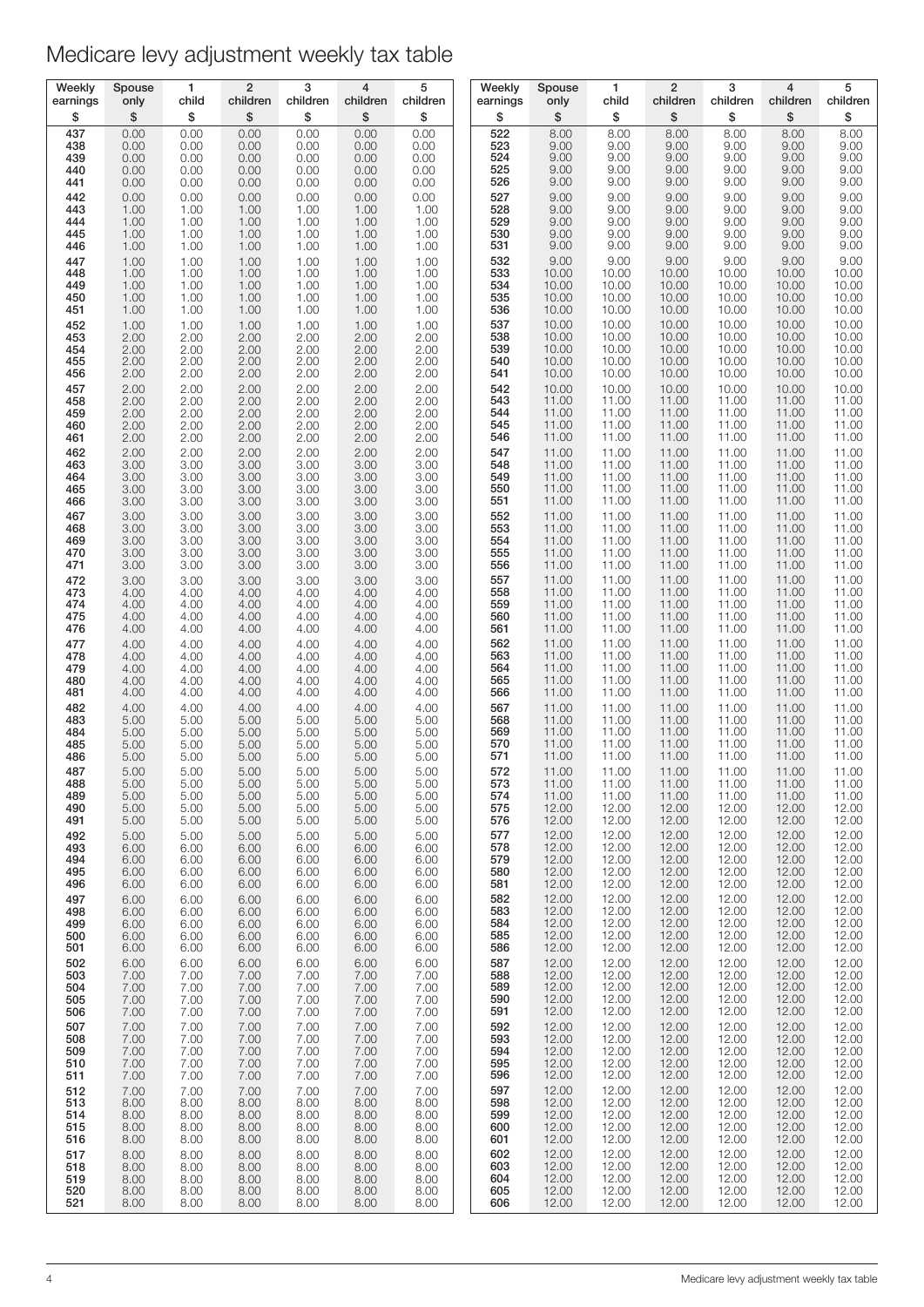| Weekly   | Spouse | 1     | $\overline{2}$ | 3        | 4        | 5        | Weekly   | Spouse | $\mathbf{1}$ | $\overline{2}$ | 3        | $\overline{4}$ | 5        |
|----------|--------|-------|----------------|----------|----------|----------|----------|--------|--------------|----------------|----------|----------------|----------|
| earnings | only   | child | children       | children | children | children | earnings | only   | child        | children       | children | children       | children |
| \$       | \$     | \$    | \$             | \$       | \$       | \$       | \$       | \$     | \$           | \$             | \$       | \$             | \$       |
| 607      | 12.00  | 12.00 | 12.00          | 12.00    | 12.00    | 12.00    | 692      | 14.00  | 14.00        | 14.00          | 14.00    | 14.00          | 14.00    |
| 608      | 12.00  | 12.00 | 12.00          | 12.00    | 12.00    | 12.00    | 693      | 14.00  | 14.00        | 14.00          | 14.00    | 14.00          | 14.00    |
| 609      | 12.00  | 12.00 | 12.00          | 12.00    | 12.00    | 12.00    | 694      | 14.00  | 14.00        | 14.00          | 14.00    | 14.00          | 14.00    |
| 610      | 12.00  | 12.00 | 12.00          | 12.00    | 12.00    | 12.00    | 695      | 14.00  | 14.00        | 14.00          | 14.00    | 14.00          | 14.00    |
| 611      | 12.00  | 12.00 | 12.00          | 12.00    | 12.00    | 12.00    | 696      | 14.00  | 14.00        | 14.00          | 14.00    | 14.00          | 14.00    |
| 612      | 12.00  | 12.00 | 12.00          | 12.00    | 12.00    | 12.00    | 697      | 14.00  | 14.00        | 14.00          | 14.00    | 14.00          | 14.00    |
| 613      | 12.00  | 12.00 | 12.00          | 12.00    | 12.00    | 12.00    | 698      | 14.00  | 14.00        | 14.00          | 14.00    | 14.00          | 14.00    |
| 614      | 12.00  | 12.00 | 12.00          | 12.00    | 12.00    | 12.00    | 699      | 14.00  | 14.00        | 14.00          | 14.00    | 14.00          | 14.00    |
| 615      | 12.00  | 12.00 | 12.00          | 12.00    | 12.00    | 12.00    | 700      | 14.00  | 14.00        | 14.00          | 14.00    | 14.00          | 14.00    |
| 616      | 12.00  | 12.00 | 12.00          | 12.00    | 12.00    | 12.00    | 701      | 14.00  | 14.00        | 14.00          | 14.00    | 14.00          | 14.00    |
| 617      | 12.00  | 12.00 | 12.00          | 12.00    | 12.00    | 12.00    | 702      | 14.00  | 14.00        | 14.00          | 14.00    | 14.00          | 14.00    |
| 618      | 12.00  | 12.00 | 12.00          | 12.00    | 12.00    | 12.00    | 703      | 14.00  | 14.00        | 14.00          | 14.00    | 14.00          | 14.00    |
| 619      | 12.00  | 12.00 | 12.00          | 12.00    | 12.00    | 12.00    | 704      | 14.00  | 14.00        | 14.00          | 14.00    | 14.00          | 14.00    |
| 620      | 12.00  | 12.00 | 12.00          | 12.00    | 12.00    | 12.00    | 705      | 14.00  | 14.00        | 14.00          | 14.00    | 14.00          | 14.00    |
| 621      | 12.00  | 12.00 | 12.00          | 12.00    | 12.00    | 12.00    | 706      | 14.00  | 14.00        | 14.00          | 14.00    | 14.00          | 14.00    |
| 622      | 12.00  | 12.00 | 12.00          | 12.00    | 12.00    | 12.00    | 707      | 14.00  | 14.00        | 14.00          | 14.00    | 14.00          | 14.00    |
| 623      | 12.00  | 12.00 | 12.00          | 12.00    | 12.00    | 12.00    | 708      | 14.00  | 14.00        | 14.00          | 14.00    | 14.00          | 14.00    |
| 624      | 12.00  | 12.00 | 12.00          | 12.00    | 12.00    | 12.00    | 709      | 14.00  | 14.00        | 14.00          | 14.00    | 14.00          | 14.00    |
| 625      | 13.00  | 13.00 | 13.00          | 13.00    | 13.00    | 13.00    | 710      | 14.00  | 14.00        | 14.00          | 14.00    | 14.00          | 14.00    |
| 626      | 13.00  | 13.00 | 13.00          | 13.00    | 13.00    | 13.00    | 711      | 14.00  | 14.00        | 14.00          | 14.00    | 14.00          | 14.00    |
| 627      | 13.00  | 13.00 | 13.00          | 13.00    | 13.00    | 13.00    | 712      | 14.00  | 14.00        | 14.00          | 14.00    | 14.00          | 14.00    |
| 628      | 13.00  | 13.00 | 13.00          | 13.00    | 13.00    | 13.00    | 713      | 14.00  | 14.00        | 14.00          | 14.00    | 14.00          | 14.00    |
| 629      | 13.00  | 13.00 | 13.00          | 13.00    | 13.00    | 13.00    | 714      | 14.00  | 14.00        | 14.00          | 14.00    | 14.00          | 14.00    |
| 630      | 13.00  | 13.00 | 13.00          | 13.00    | 13.00    | 13.00    | 715      | 14.00  | 14.00        | 14.00          | 14.00    | 14.00          | 14.00    |
| 631      | 13.00  | 13.00 | 13.00          | 13.00    | 13.00    | 13.00    | 716      | 14.00  | 14.00        | 14.00          | 14.00    | 14.00          | 14.00    |
| 632      | 13.00  | 13.00 | 13.00          | 13.00    | 13.00    | 13.00    | 717      | 14.00  | 14.00        | 14.00          | 14.00    | 14.00          | 14.00    |
| 633      | 13.00  | 13.00 | 13.00          | 13.00    | 13.00    | 13.00    | 718      | 14.00  | 14.00        | 14.00          | 14.00    | 14.00          | 14.00    |
| 634      | 13.00  | 13.00 | 13.00          | 13.00    | 13.00    | 13.00    | 719      | 14.00  | 14.00        | 14.00          | 14.00    | 14.00          | 14.00    |
| 635      | 13.00  | 13.00 | 13.00          | 13.00    | 13.00    | 13.00    | 720      | 14.00  | 14.00        | 14.00          | 14.00    | 14.00          | 14.00    |
| 636      | 13.00  | 13.00 | 13.00          | 13.00    | 13.00    | 13.00    | 721      | 14.00  | 14.00        | 14.00          | 14.00    | 14.00          | 14.00    |
| 637      | 13.00  | 13.00 | 13.00          | 13.00    | 13.00    | 13.00    | 722      | 14.00  | 14.00        | 14.00          | 14.00    | 14.00          | 14.00    |
| 638      | 13.00  | 13.00 | 13.00          | 13.00    | 13.00    | 13.00    | 723      | 14.00  | 14.00        | 14.00          | 14.00    | 14.00          | 14.00    |
| 639      | 13.00  | 13.00 | 13.00          | 13.00    | 13.00    | 13.00    | 724      | 14.00  | 14.00        | 14.00          | 14.00    | 14.00          | 14.00    |
| 640      | 13.00  | 13.00 | 13.00          | 13.00    | 13.00    | 13.00    | 725      | 15.00  | 15.00        | 15.00          | 15.00    | 15.00          | 15.00    |
| 641      | 13.00  | 13.00 | 13.00          | 13.00    | 13.00    | 13.00    | 726      | 15.00  | 15.00        | 15.00          | 15.00    | 15.00          | 15.00    |
| 642      | 13.00  | 13.00 | 13.00          | 13.00    | 13.00    | 13.00    | 727      | 15.00  | 15.00        | 15.00          | 15.00    | 15.00          | 15.00    |
| 643      | 13.00  | 13.00 | 13.00          | 13.00    | 13.00    | 13.00    | 728      | 15.00  | 15.00        | 15.00          | 15.00    | 15.00          | 15.00    |
| 644      | 13.00  | 13.00 | 13.00          | 13.00    | 13.00    | 13.00    | 729      | 15.00  | 15.00        | 15.00          | 15.00    | 15.00          | 15.00    |
| 645      | 13.00  | 13.00 | 13.00          | 13.00    | 13.00    | 13.00    | 730      | 15.00  | 15.00        | 15.00          | 15.00    | 15.00          | 15.00    |
| 646      | 13.00  | 13.00 | 13.00          | 13.00    | 13.00    | 13.00    | 731      | 15.00  | 15.00        | 15.00          | 15.00    | 15.00          | 15.00    |
| 647      | 13.00  | 13.00 | 13.00          | 13.00    | 13.00    | 13.00    | 732      | 15.00  | 15.00        | 15.00          | 15.00    | 15.00          | 15.00    |
| 648      | 13.00  | 13.00 | 13.00          | 13.00    | 13.00    | 13.00    | 733      | 15.00  | 15.00        | 15.00          | 15.00    | 15.00          | 15.00    |
| 649      | 13.00  | 13.00 | 13.00          | 13.00    | 13.00    | 13.00    | 734      | 15.00  | 15.00        | 15.00          | 15.00    | 15.00          | 15.00    |
| 650      | 13.00  | 13.00 | 13.00          | 13.00    | 13.00    | 13.00    | 735      | 15.00  | 15.00        | 15.00          | 15.00    | 15.00          | 15.00    |
| 651      | 13.00  | 13.00 | 13.00          | 13.00    | 13.00    | 13.00    | 736      | 15.00  | 15.00        | 15.00          | 15.00    | 15.00          | 15.00    |
| 652      | 13.00  | 13.00 | 13.00          | 13.00    | 13.00    | 13.00    | 737      | 15.00  | 15.00        | 15.00          | 15.00    | 15.00          | 15.00    |
| 653      | 13.00  | 13.00 | 13.00          | 13.00    | 13.00    | 13.00    | 738      | 15.00  | 15.00        | 15.00          | 15.00    | 15.00          | 15.00    |
| 654      | 13.00  | 13.00 | 13.00          | 13.00    | 13.00    | 13.00    | 739      | 15.00  | 15.00        | 15.00          | 15.00    | 15.00          | 15.00    |
| 655      | 13.00  | 13.00 | 13.00          | 13.00    | 13.00    | 13.00    | 740      | 15.00  | 15.00        | 15.00          | 15.00    | 15.00          | 15.00    |
| 656      | 13.00  | 13.00 | 13.00          | 13.00    | 13.00    | 13.00    | 741      | 15.00  | 15.00        | 15.00          | 15.00    | 15.00          | 15.00    |
| 657      | 13.00  | 13.00 | 13.00          | 13.00    | 13.00    | 13.00    | 742      | 15.00  | 15.00        | 15.00          | 15.00    | 15.00          | 15.00    |
| 658      | 13.00  | 13.00 | 13.00          | 13.00    | 13.00    | 13.00    | 743      | 14.00  | 15.00        | 15.00          | 15.00    | 15.00          | 15.00    |
| 659      | 13.00  | 13.00 | 13.00          | 13.00    | 13.00    | 13.00    | 744      | 14.00  | 15.00        | 15.00          | 15.00    | 15.00          | 15.00    |
| 660      | 13.00  | 13.00 | 13.00          | 13.00    | 13.00    | 13.00    | 745      | 14.00  | 15.00        | 15.00          | 15.00    | 15.00          | 15.00    |
| 661      | 13.00  | 13.00 | 13.00          | 13.00    | 13.00    | 13.00    | 746      | 14.00  | 15.00        | 15.00          | 15.00    | 15.00          | 15.00    |
| 662      | 13.00  | 13.00 | 13.00          | 13.00    | 13.00    | 13.00    | 747      | 14.00  | 15.00        | 15.00          | 15.00    | 15.00          | 15.00    |
| 663      | 13.00  | 13.00 | 13.00          | 13.00    | 13.00    | 13.00    | 748      | 14.00  | 15.00        | 15.00          | 15.00    | 15.00          | 15.00    |
| 664      | 13.00  | 13.00 | 13.00          | 13.00    | 13.00    | 13.00    | 749      | 14.00  | 15.00        | 15.00          | 15.00    | 15.00          | 15.00    |
| 665      | 13.00  | 13.00 | 13.00          | 13.00    | 13.00    | 13.00    | 750      | 14.00  | 15.00        | 15.00          | 15.00    | 15.00          | 15.00    |
| 666      | 13.00  | 13.00 | 13.00          | 13.00    | 13.00    | 13.00    | 751      | 14.00  | 15.00        | 15.00          | 15.00    | 15.00          | 15.00    |
| 667      | 13.00  | 13.00 | 13.00          | 13.00    | 13.00    | 13.00    | 752      | 14.00  | 15.00        | 15.00          | 15.00    | 15.00          | 15.00    |
| 668      | 13.00  | 13.00 | 13.00          | 13.00    | 13.00    | 13.00    | 753      | 14.00  | 15.00        | 15.00          | 15.00    | 15.00          | 15.00    |
| 669      | 13.00  | 13.00 | 13.00          | 13.00    | 13.00    | 13.00    | 754      | 14.00  | 15.00        | 15.00          | 15.00    | 15.00          | 15.00    |
| 670      | 13.00  | 13.00 | 13.00          | 13.00    | 13.00    | 13.00    | 755      | 14.00  | 15.00        | 15.00          | 15.00    | 15.00          | 15.00    |
| 671      | 13.00  | 13.00 | 13.00          | 13.00    | 13.00    | 13.00    | 756      | 13.00  | 15.00        | 15.00          | 15.00    | 15.00          | 15.00    |
| 672      | 13.00  | 13.00 | 13.00          | 13.00    | 13.00    | 13.00    | 757      | 13.00  | 15.00        | 15.00          | 15.00    | 15.00          | 15.00    |
| 673      | 13.00  | 13.00 | 13.00          | 13.00    | 13.00    | 13.00    | 758      | 13.00  | 15.00        | 15.00          | 15.00    | 15.00          | 15.00    |
| 674      | 13.00  | 13.00 | 13.00          | 13.00    | 13.00    | 13.00    | 759      | 13.00  | 15.00        | 15.00          | 15.00    | 15.00          | 15.00    |
| 675      | 14.00  | 14.00 | 14.00          | 14.00    | 14.00    | 14.00    | 760      | 13.00  | 15.00        | 15.00          | 15.00    | 15.00          | 15.00    |
| 676      | 14.00  | 14.00 | 14.00          | 14.00    | 14.00    | 14.00    | 761      | 13.00  | 15.00        | 15.00          | 15.00    | 15.00          | 15.00    |
| 677      | 14.00  | 14.00 | 14.00          | 14.00    | 14.00    | 14.00    | 762      | 13.00  | 15.00        | 15.00          | 15.00    | 15.00          | 15.00    |
| 678      | 14.00  | 14.00 | 14.00          | 14.00    | 14.00    | 14.00    | 763      | 13.00  | 15.00        | 15.00          | 15.00    | 15.00          | 15.00    |
| 679      | 14.00  | 14.00 | 14.00          | 14.00    | 14.00    | 14.00    | 764      | 13.00  | 15.00        | 15.00          | 15.00    | 15.00          | 15.00    |
| 680      | 14.00  | 14.00 | 14.00          | 14.00    | 14.00    | 14.00    | 765      | 13.00  | 15.00        | 15.00          | 15.00    | 15.00          | 15.00    |
| 681      | 14.00  | 14.00 | 14.00          | 14.00    | 14.00    | 14.00    | 766      | 13.00  | 15.00        | 15.00          | 15.00    | 15.00          | 15.00    |
| 682      | 14.00  | 14.00 | 14.00          | 14.00    | 14.00    | 14.00    | 767      | 13.00  | 15.00        | 15.00          | 15.00    | 15.00          | 15.00    |
| 683      | 14.00  | 14.00 | 14.00          | 14.00    | 14.00    | 14.00    | 768      | 12.00  | 15.00        | 15.00          | 15.00    | 15.00          | 15.00    |
| 684      | 14.00  | 14.00 | 14.00          | 14.00    | 14.00    | 14.00    | 769      | 12.00  | 15.00        | 15.00          | 15.00    | 15.00          | 15.00    |
| 685      | 14.00  | 14.00 | 14.00          | 14.00    | 14.00    | 14.00    | 770      | 12.00  | 15.00        | 15.00          | 15.00    | 15.00          | 15.00    |
| 686      | 14.00  | 14.00 | 14.00          | 14.00    | 14.00    | 14.00    | 771      | 12.00  | 15.00        | 15.00          | 15.00    | 15.00          | 15.00    |
| 687      | 14.00  | 14.00 | 14.00          | 14.00    | 14.00    | 14.00    | 772      | 12.00  | 15.00        | 15.00          | 15.00    | 15.00          | 15.00    |
| 688      | 14.00  | 14.00 | 14.00          | 14.00    | 14.00    | 14.00    | 773      | 12.00  | 15.00        | 15.00          | 15.00    | 15.00          | 15.00    |
| 689      | 14.00  | 14.00 | 14.00          | 14.00    | 14.00    | 14.00    | 774      | 12.00  | 15.00        | 15.00          | 15.00    | 15.00          | 15.00    |
| 690      | 14.00  | 14.00 | 14.00          | 14.00    | 14.00    | 14.00    | 775      | 12.00  | 16.00        | 16.00          | 16.00    | 16.00          | 16.00    |
| 691      | 14.00  | 14.00 | 14.00          | 14.00    | 14.00    | 14.00    | 776      | 12.00  | 16.00        | 16.00          | 16.00    | 16.00          | 16.00    |
|          |        |       |                |          |          |          |          |        |              |                |          |                |          |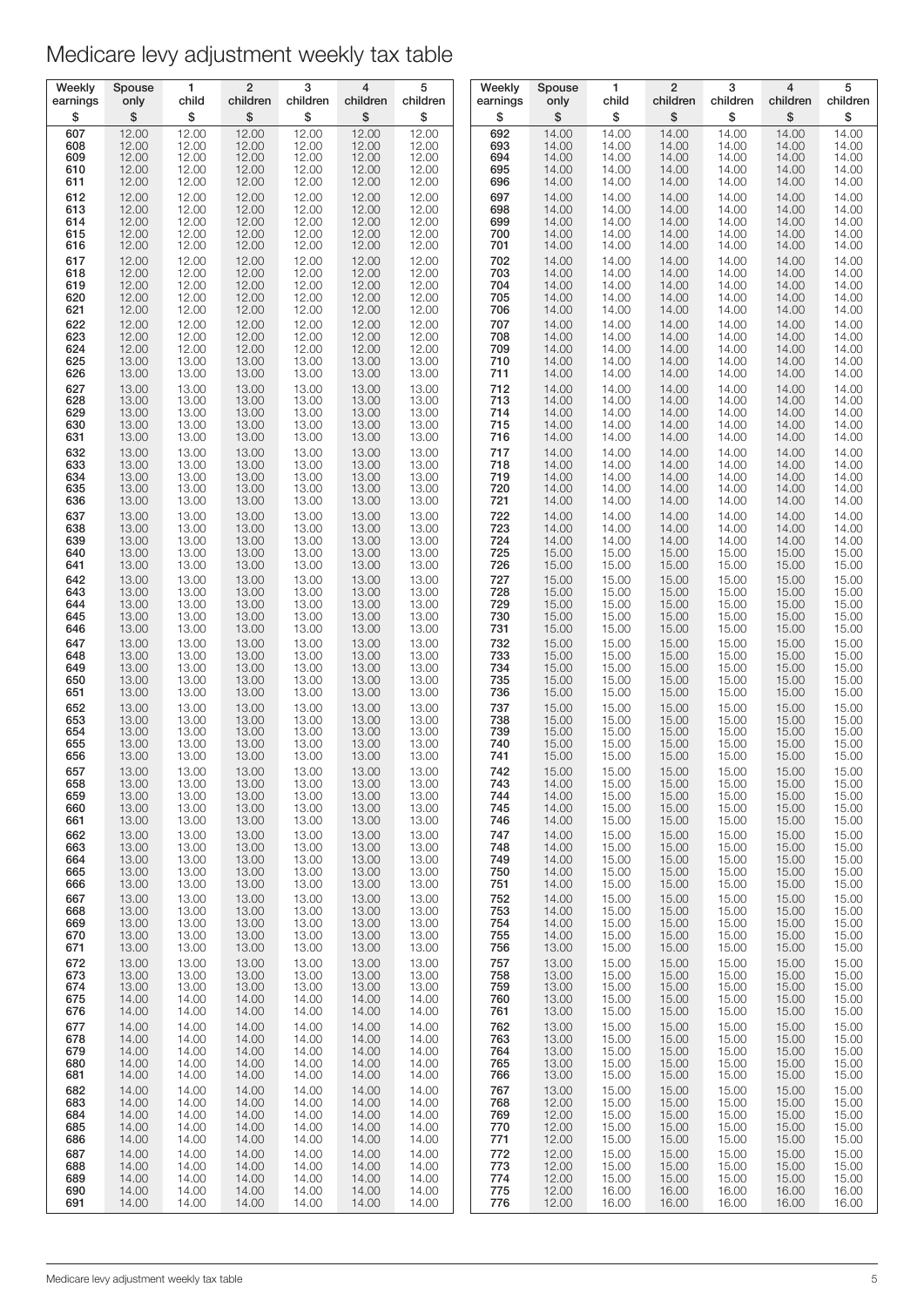| Weekly            | Spouse         | 1              | $\overline{2}$ | 3              | 4                       | 5              | Weekly            | Spouse       | $\mathbf{1}$   | $\overline{2}$ | 3                       | 4                       | 5                       |
|-------------------|----------------|----------------|----------------|----------------|-------------------------|----------------|-------------------|--------------|----------------|----------------|-------------------------|-------------------------|-------------------------|
| earnings          | only           | child          | children       | children       | children                | children       | earnings          | only         | child          | children       | children                | children                | children                |
| \$                | \$             | \$             | \$             | \$             | \$                      | \$             | \$                | \$           | \$             | \$             | \$                      | \$                      | \$                      |
| 777               | 12.00          | 16.00          | 16.00          | 16.00          | 16.00                   | 16.00          | 862               | 5.00         | 12.00          | 17.00          | 17.00                   | 17.00                   | 17.00                   |
| 778               | 12.00          | 16.00          | 16.00          | 16.00          | 16.00                   | 16.00          | 863               | 5.00         | 12.00          | 17.00          | 17.00                   | 17.00                   | 17.00                   |
| 779               | 12.00          | 16.00          | 16.00          | 16.00          | 16.00                   | 16.00          | 864               | 5.00         | 12.00          | 17.00          | 17.00                   | 17.00                   | 17.00                   |
| 780               | 12.00          | 16.00          | 16.00          | 16.00          | 16.00                   | 16.00          | 865               | 5.00         | 12.00          | 17.00          | 17.00                   | 17.00                   | 17.00                   |
| 781               | 11.00          | 16.00          | 16.00          | 16.00          | 16.00                   | 16.00          | 866               | 5.00         | 11.00          | 17.00          | 17.00                   | 17.00                   | 17.00                   |
| 782               | 11.00          | 16.00          | 16.00          | 16.00          | 16.00                   | 16.00          | 867               | 5.00         | 11.00          | 17.00          | 17.00                   | 17.00                   | 17.00                   |
| 783               | 11.00          | 16.00          | 16.00          | 16.00          | 16.00                   | 16.00          | 868               | 4.00         | 11.00          | 17.00          | 17.00                   | 17.00                   | 17.00                   |
| 784               | 11.00          | 16.00          | 16.00          | 16.00          | 16.00                   | 16.00          | 869               | 4.00         | 11.00          | 17.00          | 17.00                   | 17.00                   | 17.00                   |
| 785               | 11.00          | 16.00          | 16.00          | 16.00          | 16.00                   | 16.00          | 870               | 4.00         | 11.00          | 17.00          | 17.00                   | 17.00                   | 17.00                   |
| 786               | 11.00          | 16.00          | 16.00          | 16.00          | 16.00                   | 16.00          | 871               | 4.00         | 11.00          | 17.00          | 17.00                   | 17.00                   | 17.00                   |
| 787<br>788        | 11.00<br>11.00 | 16.00<br>16.00 | 16.00<br>16.00 | 16.00<br>16.00 | 16.00<br>16.00          | 16.00<br>16.00 | 872<br>873<br>874 | 4.00<br>4.00 | 11.00<br>11.00 | 17.00<br>17.00 | 17.00<br>17.00<br>17.00 | 17.00<br>17.00          | 17.00<br>17.00          |
| 789<br>790<br>791 | 11.00<br>11.00 | 16.00<br>16.00 | 16.00<br>16.00 | 16.00<br>16.00 | 16.00<br>16.00<br>16.00 | 16.00<br>16.00 | 875<br>876        | 4.00<br>4.00 | 11.00<br>11.00 | 17.00<br>17.00 | 18.00<br>18.00          | 17.00<br>18.00<br>18.00 | 17.00<br>18.00<br>18.00 |
| 792               | 11.00<br>11.00 | 16.00<br>16.00 | 16.00<br>16.00 | 16.00<br>16.00 | 16.00                   | 16.00<br>16.00 | 877               | 4.00<br>4.00 | 11.00<br>11.00 | 17.00<br>17.00 | 18.00                   | 18.00                   | 18.00                   |
| 793               | 10.00          | 16.00          | 16.00          | 16.00          | 16.00                   | 16.00          | 878               | 4.00         | 10.00          | 17.00          | 18.00                   | 18.00                   | 18.00                   |
| 794               | 10.00          | 16.00          | 16.00          | 16.00          | 16.00                   | 16.00          | 879               | 4.00         | 10.00          | 17.00          | 18.00                   | 18.00                   | 18.00                   |
| 795               | 10.00          | 16.00          | 16.00          | 16.00          | 16.00                   | 16.00          | 880               | 4.00         | 10.00          | 17.00          | 18.00                   | 18.00                   | 18.00                   |
| 796               | 10.00          | 16.00          | 16.00          | 16.00          | 16.00                   | 16.00          | 881               | 3.00         | 10.00          | 17.00          | 18.00                   | 18.00                   | 18.00                   |
| 797               | 10.00          | 16.00          | 16.00          | 16.00          | 16.00                   | 16.00          | 882               | 3.00         | 10.00          | 17.00          | 18.00                   | 18.00                   | 18.00                   |
| 798               | 10.00          | 16.00          | 16.00          | 16.00          | 16.00                   | 16.00          | 883               | 3.00         | 10.00          | 17.00          | 18.00                   | 18.00                   | 18.00                   |
| 799               | 10.00          | 16.00          | 16.00          | 16.00          | 16.00                   | 16.00          | 884               | 3.00         | 10.00          | 17.00          | 18.00                   | 18.00                   | 18.00                   |
| 800               | 10.00          | 16.00          | 16.00          | 16.00          | 16.00                   | 16.00          | 885               | 3.00         | 10.00          | 17.00          | 18.00                   | 18.00                   | 18.00                   |
| 801               | 10.00          | 16.00          | 16.00          | 16.00          | 16.00                   | 16.00          | 886               | 3.00         | 10.00          | 17.00          | 18.00                   | 18.00                   | 18.00                   |
| 802               | 10.00          | 16.00          | 16.00          | 16.00          | 16.00                   | 16.00          | 887               | 3.00         | 10.00          | 17.00          | 18.00                   | 18.00                   | 18.00                   |
| 803               | 10.00          | 16.00          | 16.00          | 16.00          | 16.00                   | 16.00          | 888               | 3.00         | 10.00          | 16.00          | 18.00                   | 18.00                   | 18.00                   |
| 804               | 10.00          | 16.00          | 16.00          | 16.00          | 16.00                   | 16.00          | 889               | 3.00         | 10.00          | 16.00          | 18.00                   | 18.00                   | 18.00                   |
| 805               | 10.00          | 16.00          | 16.00          | 16.00          | 16.00                   | 16.00          | 890               | 3.00         | 10.00          | 16.00          | 18.00                   | 18.00                   | 18.00                   |
| 806               | 9.00           | 16.00          | 16.00          | 16.00          | 16.00                   | 16.00          | 891               | 3.00         | 9.00           | 16.00          | 18.00                   | 18.00                   | 18.00                   |
| 807               | 9.00           | 16.00          | 16.00          | 16.00          | 16.00                   | 16.00          | 892               | 3.00         | 9.00           | 16.00          | 18.00                   | 18.00                   | 18.00                   |
| 808               | 9.00           | 16.00          | 16.00          | 16.00          | 16.00                   | 16.00          | 893               | 2.00         | 9.00           | 16.00          | 18.00                   | 18.00                   | 18.00                   |
| 809               | 9.00           | 16.00          | 16.00          | 16.00          | 16.00                   | 16.00          | 894               | 2.00         | 9.00           | 16.00          | 18.00                   | 18.00                   | 18.00                   |
| 810               | 9.00           | 16.00          | 16.00          | 16.00          | 16.00                   | 16.00          | 895               | 2.00         | 9.00           | 16.00          | 18.00                   | 18.00                   | 18.00                   |
| 811               | 9.00           | 16.00          | 16.00          | 16.00          | 16.00                   | 16.00          | 896               | 2.00         | 9.00           | 16.00          | 18.00                   | 18.00                   | 18.00                   |
| 812               | 9.00           | 16.00          | 16.00          | 16.00          | 16.00                   | 16.00          | 897               | 2.00         | 9.00           | 16.00          | 18.00                   | 18.00                   | 18.00                   |
| 813               | 9.00           | 16.00          | 16.00          | 16.00          | 16.00                   | 16.00          | 898               | 2.00         | 9.00           | 16.00          | 18.00                   | 18.00                   | 18.00                   |
| 814               | 9.00           | 16.00          | 16.00          | 16.00          | 16.00                   | 16.00          | 899               | 2.00         | 9.00           | 16.00          | 18.00                   | 18.00                   | 18.00                   |
| 815               | 9.00           | 16.00          | 16.00          | 16.00          | 16.00                   | 16.00          | 900               | 2.00         | 9.00           | 15.00          | 18.00                   | 18.00                   | 18.00                   |
| 816               | 9.00           | 15.00          | 16.00          | 16.00          | 16.00                   | 16.00          | 901               | 2.00         | 9.00           | 15.00          | 18.00                   | 18.00                   | 18.00                   |
| 817               | 9.00           | 15.00          | 16.00          | 16.00          | 16.00                   | 16.00          | 902               | 2.00         | 9.00           | 15.00          | 18.00                   | 18.00                   | 18.00                   |
| 818               | 8.00           | 15.00          | 16.00          | 16.00          | 16.00                   | 16.00          | 903               | 2.00         | 8.00           | 15.00          | 18.00                   | 18.00                   | 18.00                   |
| 819               | 8.00           | 15.00          | 16.00          | 16.00          | 16.00                   | 16.00          | 904               | 2.00         | 8.00           | 15.00          | 18.00                   | 18.00                   | 18.00                   |
| 820               | 8.00           | 15.00          | 16.00          | 16.00          | 16.00                   | 16.00          | 905               | 2.00         | 8.00           | 15.00          | 18.00                   | 18.00                   | 18.00                   |
| 821               | 8.00           | 15.00          | 16.00          | 16.00          | 16.00                   | 16.00          | 906               | 1.00         | 8.00           | 15.00          | 18.00                   | 18.00                   | 18.00                   |
| 822               | 8.00           | 15.00          | 16.00          | 16.00          | 16.00                   | 16.00          | 907               | 1.00         | 8.00           | 15.00          | 18.00                   | 18.00                   | 18.00                   |
| 823               | 8.00           | 15.00          | 16.00          | 16.00          | 16.00                   | 16.00          | 908               | 1.00         | 8.00           | 15.00          | 18.00                   | 18.00                   | 18.00                   |
| 824               | 8.00           | 15.00          | 16.00          | 16.00          | 16.00                   | 16.00          | 909               | 1.00         | 8.00           | 15.00          | 18.00                   | 18.00                   | 18.00                   |
| 825               | 8.00           | 15.00          | 17.00          | 17.00          | 17.00                   | 17.00          | 910               | 1.00         | 8.00           | 15.00          | 18.00                   | 18.00                   | 18.00                   |
| 826               | 8.00           | 15.00          | 17.00          | 17.00          | 17.00                   | 17.00          | 911               | 1.00         | 8.00           | 15.00          | 18.00                   | 18.00                   | 18.00                   |
| 827               | 8.00           | 15.00          | 17.00          | 17.00          | 17.00                   | 17.00          | 912               | 1.00         | 8.00           | 15.00          | 18.00                   | 18.00                   | 18.00                   |
| 828               | 8.00           | 14.00          | 17.00          | 17.00          | 17.00                   | 17.00          | 913               | 1.00         | 8.00           | 14.00          | 18.00                   | 18.00                   | 18.00                   |
| 829               | 8.00           | 14.00          | 17.00          | 17.00          | 17.00                   | 17.00          | 914               | 1.00         | 8.00           | 14.00          | 18.00                   | 18.00                   | 18.00                   |
| 830               | 8.00           | 14.00          | 17.00          | 17.00          | 17.00                   | 17.00          | 915               | 1.00         | 8.00           | 14.00          | 18.00                   | 18.00                   | 18.00                   |
| 831               | 7.00           | 14.00          | 17.00          | 17.00          | 17.00                   | 17.00          | 916               | 1.00         | 7.00           | 14.00          | 18.00                   | 18.00                   | 18.00                   |
| 832               | 7.00           | 14.00          | 17.00          | 17.00          | 17.00                   | 17.00          | 917               | 1.00         | 7.00           | 14.00          | 18.00                   | 18.00                   | 18.00                   |
| 833               | 7.00           | 14.00          | 17.00          | 17.00          | 17.00                   | 17.00          | 918               | 0.00         | 7.00           | 14.00          | 18.00                   | 18.00                   | 18.00                   |
| 834               | 7.00           | 14.00          | 17.00          | 17.00          | 17.00                   | 17.00          | 919               | 0.00         | 7.00           | 14.00          | 18.00                   | 18.00                   | 18.00                   |
| 835               | 7.00           | 14.00          | 17.00          | 17.00          | 17.00                   | 17.00          | 920               | 0.00         | 7.00           | 14.00          | 18.00                   | 18.00                   | 18.00                   |
| 836               | 7.00           | 14.00          | 17.00          | 17.00          | 17.00                   | 17.00          | 921               | 0.00         | 7.00           | 14.00          | 18.00                   | 18.00                   | 18.00                   |
| 837               | 7.00           | 14.00          | 17.00          | 17.00          | 17.00                   | 17.00          | 922               | 0.00         | 7.00           | 14.00          | 18.00                   | 18.00                   | 18.00                   |
| 838               | 7.00           | 14.00          | 17.00          | 17.00          | 17.00                   | 17.00          | 923               | 0.00         | 7.00           | 14.00          | 18.00                   | 18.00                   | 18.00                   |
| 839               | 7.00           | 14.00          | 17.00          | 17.00          | 17.00                   | 17.00          | 924               | 0.00         | 7.00           | 14.00          | 18.00                   | 18.00                   | 18.00                   |
| 840               | 7.00           | 14.00          | 17.00          | 17.00          | 17.00                   | 17.00          | 925               | 0.00         | 7.00           | 13.00          | 19.00                   | 19.00                   | 19.00                   |
| 841               | 7.00           | 13.00          | 17.00          | 17.00          | 17.00                   | 17.00          | 926               | 0.00         | 7.00           | 13.00          | 19.00                   | 19.00                   | 19.00                   |
| 842               | 7.00           | 13.00          | 17.00          | 17.00          | 17.00                   | 17.00          | 927               | 0.00         | 7.00           | 13.00          | 19.00                   | 19.00                   | 19.00                   |
| 843               | 6.00           | 13.00          | 17.00          | 17.00          | 17.00                   | 17.00          | 928               | 0.00         | 6.00           | 13.00          | 19.00                   | 19.00                   | 19.00                   |
| 844               | 6.00           | 13.00          | 17.00          | 17.00          | 17.00                   | 17.00          | 929               | 0.00         | 6.00           | 13.00          | 19.00                   | 19.00                   | 19.00                   |
| 845               | 6.00           | 13.00          | 17.00          | 17.00          | 17.00                   | 17.00          | 930               | 0.00         | 6.00           | 13.00          | 19.00                   | 19.00                   | 19.00                   |
| 846               | 6.00           | 13.00          | 17.00          | 17.00          | 17.00                   | 17.00          | 931               | 0.00         | 6.00           | 13.00          | 19.00                   | 19.00                   | 19.00                   |
| 847               | 6.00           | 13.00          | 17.00          | 17.00          | 17.00                   | 17.00          | 932               | 0.00         | 6.00           | 13.00          | 19.00                   | 19.00                   | 19.00                   |
| 848               | 6.00           | 13.00          | 17.00          | 17.00          | 17.00                   | 17.00          | 933               | 0.00         | 6.00           | 13.00          | 19.00                   | 19.00                   | 19.00                   |
| 849               | 6.00           | 13.00          | 17.00          | 17.00          | 17.00                   | 17.00          | 934               | 0.00         | 6.00           | 13.00          | 19.00                   | 19.00                   | 19.00                   |
| 850               | 6.00           | 13.00          | 17.00          | 17.00          | 17.00                   | 17.00          | 935               | 0.00         | 6.00           | 13.00          | 19.00                   | 19.00                   | 19.00                   |
| 851               | 6.00           | 13.00          | 17.00          | 17.00          | 17.00                   | 17.00          | 936               | 0.00         | 6.00           | 13.00          | 19.00                   | 19.00                   | 19.00                   |
| 852               | 6.00           | 13.00          | 17.00          | 17.00          | 17.00                   | 17.00          | 937               | 0.00         | 6.00           | 13.00          | 19.00                   | 19.00                   | 19.00                   |
| 853               | 6.00           | 12.00          | 17.00          | 17.00          | 17.00                   | 17.00          | 938               | 0.00         | 6.00           | 12.00          | 19.00                   | 19.00                   | 19.00                   |
| 854               | 6.00           | 12.00          | 17.00          | 17.00          | 17.00                   | 17.00          | 939               | 0.00         | 6.00           | 12.00          | 19.00                   | 19.00                   | 19.00                   |
| 855               | 6.00           | 12.00          | 17.00          | 17.00          | 17.00                   | 17.00          | 940               | 0.00         | 6.00           | 12.00          | 19.00                   | 19.00                   | 19.00                   |
| 856               | 5.00           | 12.00          | 17.00          | 17.00          | 17.00                   | 17.00          | 941               | 0.00         | 5.00           | 12.00          | 19.00                   | 19.00                   | 19.00                   |
| 857               | 5.00           | 12.00          | 17.00          | 17.00          | 17.00                   | 17.00          | 942               | 0.00         | 5.00           | 12.00          | 19.00                   | 19.00                   | 19.00                   |
| 858               | 5.00           | 12.00          | 17.00          | 17.00          | 17.00                   | 17.00          | 943               | 0.00         | 5.00           | 12.00          | 19.00                   | 19.00                   | 19.00                   |
| 859               | 5.00           | 12.00          | 17.00          | 17.00          | 17.00                   | 17.00          | 944               | 0.00         | 5.00           | 12.00          | 19.00                   | 19.00                   | 19.00                   |
| 860               | 5.00           | 12.00          | 17.00<br>17.00 | 17.00          | 17.00                   | 17.00<br>17.00 | 945               | 0.00         | 5.00           | 12.00          | 19.00                   | 19.00                   | 19.00                   |
| 861               | 5.00           | 12.00          |                | 17.00          | 17.00                   |                | 946               | 0.00         | 5.00           | 12.00          | 19.00                   | 19.00                   | 19.00                   |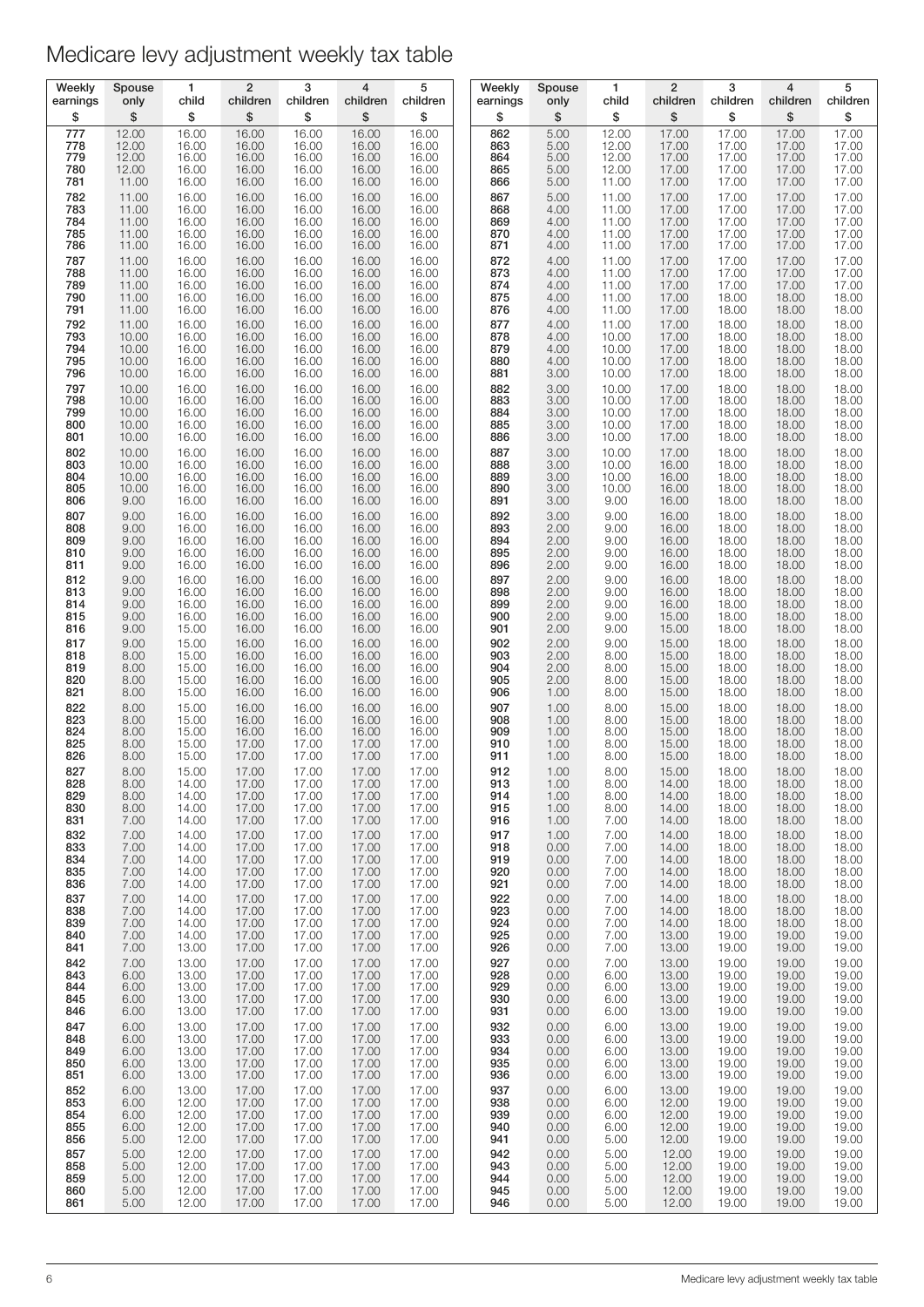| Weekly                                             | Spouse                                       | 1                                            | $\overline{2}$                                     | 3                                                  | $\overline{4}$                                     | 5                                                  | Weekly                                                 | Spouse                                       | $\mathbf{1}$                                 | $\overline{2}$                               | 3                                                  | 4                                                  | 5                                                         |
|----------------------------------------------------|----------------------------------------------|----------------------------------------------|----------------------------------------------------|----------------------------------------------------|----------------------------------------------------|----------------------------------------------------|--------------------------------------------------------|----------------------------------------------|----------------------------------------------|----------------------------------------------|----------------------------------------------------|----------------------------------------------------|-----------------------------------------------------------|
| earnings                                           | only                                         | child                                        | children                                           | children                                           | children                                           | children                                           | earnings                                               | only                                         | child                                        | children                                     | children                                           | children                                           | children                                                  |
| \$                                                 | \$                                           | \$                                           | \$                                                 | \$                                                 | \$                                                 | \$                                                 | \$                                                     | \$                                           | \$                                           | \$                                           | \$                                                 | \$                                                 | \$                                                        |
| 947                                                | 0.00                                         | 5.00                                         | 12.00                                              | 19.00                                              | 19.00                                              | 19.00                                              | 1,032                                                  | 0.00                                         | 0.00                                         | 5.00                                         | 12.00                                              | 19.00                                              | 21.00                                                     |
| 948                                                | 0.00                                         | 5.00                                         | 12.00                                              | 18.00                                              | 19.00                                              | 19.00                                              | 1,033                                                  | 0.00                                         | 0.00                                         | 5.00                                         | 12.00                                              | 18.00                                              | 21.00                                                     |
| 949                                                | 0.00                                         | 5.00                                         | 12.00                                              | 18.00                                              | 19.00                                              | 19.00                                              | 1,034                                                  | 0.00                                         | 0.00                                         | 5.00                                         | 12.00                                              | 18.00                                              | 21.00                                                     |
| 950                                                | 0.00                                         | 5.00                                         | 11.00                                              | 18.00                                              | 19.00                                              | 19.00                                              | 1,035                                                  | 0.00                                         | 0.00                                         | 5.00                                         | 11.00                                              | 18.00                                              | 21.00                                                     |
| 951                                                | 0.00                                         | 5.00                                         | 11.00                                              | 18.00                                              | 19.00                                              | 19.00                                              | 1,036                                                  | 0.00                                         | 0.00                                         | 5.00                                         | 11.00                                              | 18.00                                              | 21.00                                                     |
| 952<br>953<br>954<br>955<br>956<br>957             | 0.00<br>0.00<br>0.00<br>0.00<br>0.00<br>0.00 | 5.00<br>4.00<br>4.00<br>4.00<br>4.00<br>4.00 | 11.00<br>11.00<br>11.00<br>11.00<br>11.00<br>11.00 | 18.00<br>18.00<br>18.00<br>18.00<br>18.00<br>18.00 | 19.00<br>19.00<br>19.00<br>19.00<br>19.00<br>19.00 | 19.00<br>19.00<br>19.00<br>19.00<br>19.00<br>19.00 | 1,037<br>1,038<br>1,039<br>1,040<br>1,041<br>1,042     | 0.00<br>0.00<br>0.00<br>0.00<br>0.00<br>0.00 | 0.00<br>0.00<br>0.00<br>0.00<br>0.00<br>0.00 | 5.00<br>4.00<br>4.00<br>4.00<br>4.00<br>4.00 | 11.00<br>11.00<br>11.00<br>11.00<br>11.00<br>11.00 | 18.00<br>18.00<br>18.00<br>18.00<br>18.00<br>18.00 | 21.00<br>21.00<br>21.00<br>21.00<br>21.00<br>21.00        |
| 958                                                | 0.00                                         | 4.00                                         | 11.00                                              | 18.00                                              | 19.00                                              | 19.00                                              | 1,043                                                  | 0.00                                         | 0.00                                         | 4.00                                         | 11.00                                              | 18.00                                              | 21.00                                                     |
| 959                                                | 0.00                                         | 4.00                                         | 11.00                                              | 18.00                                              | 19.00                                              | 19.00                                              | 1,044                                                  | 0.00                                         | 0.00                                         | 4.00                                         | 11.00                                              | 18.00                                              | 21.00                                                     |
| 960                                                | 0.00                                         | 4.00                                         | 11.00                                              | 17.00                                              | 19.00                                              | 19.00                                              | 1,045                                                  | 0.00                                         | 0.00                                         | 4.00                                         | 11.00                                              | 17.00                                              | 21.00                                                     |
| 961                                                | 0.00                                         | 4.00                                         | 11.00                                              | 17.00                                              | 19.00                                              | 19.00                                              | 1,046                                                  | 0.00                                         | 0.00                                         | 4.00                                         | 11.00                                              | 17.00                                              | 21.00                                                     |
| 962                                                | 0.00                                         | 4.00                                         | 11.00                                              | 17.00                                              | 19.00                                              | 19.00                                              | 1,047                                                  | 0.00                                         | 0.00                                         | 4.00                                         | 11.00                                              | 17.00                                              | 21.00                                                     |
| 963                                                | 0.00                                         | 4.00                                         | 10.00                                              | 17.00                                              | 19.00                                              | 19.00                                              | 1,048                                                  | 0.00                                         | 0.00                                         | 4.00                                         | 10.00                                              | 17.00                                              | 21.00                                                     |
| 964                                                | 0.00                                         | 4.00                                         | 10.00                                              | 17.00                                              | 19.00                                              | 19.00                                              | 1,049                                                  | 0.00                                         | 0.00                                         | 4.00                                         | 10.00                                              | 17.00                                              | 21.00                                                     |
| 965                                                | 0.00                                         | 4.00                                         | 10.00                                              | 17.00                                              | 19.00                                              | 19.00                                              | 1,050                                                  | 0.00                                         | 0.00                                         | 3.00                                         | 10.00                                              | 17.00                                              | 21.00                                                     |
| 966                                                | 0.00                                         | 3.00                                         | 10.00                                              | 17.00                                              | 19.00                                              | 19.00                                              | 1,051                                                  | 0.00                                         | 0.00                                         | 3.00                                         | 10.00                                              | 17.00                                              | 21.00                                                     |
| 967                                                | 0.00                                         | 3.00                                         | 10.00                                              | 17.00                                              | 19.00                                              | 19.00                                              | 1,052                                                  | 0.00                                         | 0.00                                         | 3.00                                         | 10.00                                              | 17.00                                              | 21.00                                                     |
| 968                                                | 0.00                                         | 3.00                                         | 10.00                                              | 17.00                                              | 19.00                                              | 19.00                                              | 1,053                                                  | 0.00                                         | 0.00                                         | 3.00                                         | 10.00                                              | 17.00                                              | 21.00                                                     |
| 969                                                | 0.00                                         | 3.00                                         | 10.00                                              | 17.00                                              | 19.00                                              | 19.00                                              | 1,054                                                  | 0.00                                         | 0.00                                         | 3.00                                         | 10.00                                              | 17.00                                              | 21.00                                                     |
| 970                                                | 0.00                                         | 3.00                                         | 10.00                                              | 17.00                                              | 19.00                                              | 19.00                                              | 1,055                                                  | 0.00                                         | 0.00                                         | 3.00                                         | 10.00                                              | 17.00                                              | 21.00                                                     |
| 971                                                | 0.00                                         | 3.00                                         | 10.00                                              | 17.00                                              | 19.00                                              | 19.00                                              | 1,056                                                  | 0.00                                         | 0.00                                         | 3.00                                         | 10.00                                              | 17.00                                              | 21.00                                                     |
| 972                                                | 0.00                                         | 3.00                                         | 10.00                                              | 17.00                                              | 19.00                                              | 19.00                                              | 1,057                                                  | 0.00                                         | 0.00                                         | 3.00                                         | 10.00                                              | 17.00                                              | 21.00                                                     |
| 973<br>974<br>975<br>976<br>977                    | 0.00<br>0.00<br>0.00<br>0.00<br>0.00         | 3.00<br>3.00<br>3.00<br>3.00<br>3.00         | 10.00<br>10.00<br>9.00<br>9.00<br>9.00             | 16.00<br>16.00<br>16.00<br>16.00<br>16.00          | 19.00<br>19.00<br>20.00<br>20.00<br>20.00          | 19.00<br>19.00<br>20.00<br>20.00<br>20.00          | 1,058<br>$1,059$<br>$1,060$<br>1,061                   | 0.00<br>0.00<br>0.00<br>0.00<br>0.00         | 0.00<br>0.00<br>0.00<br>0.00<br>0.00         | 3.00<br>3.00<br>3.00<br>3.00<br>3.00         | 10.00<br>10.00<br>9.00<br>9.00<br>9.00             | 16.00<br>16.00<br>16.00<br>16.00<br>16.00          | 21.00<br>21.00<br>21.00<br>21.00<br>21.00                 |
| 978                                                | 0.00                                         | 2.00                                         | 9.00                                               | 16.00                                              | 20.00                                              | 20.00                                              | 1,062<br>1,063                                         | 0.00                                         | 0.00                                         | 2.00                                         | 9.00                                               | 16.00                                              | 21.00                                                     |
| 979                                                | 0.00                                         | 2.00                                         | 9.00                                               | 16.00                                              | 20.00                                              | 20.00                                              | 1,064                                                  | 0.00                                         | 0.00                                         | 2.00                                         | 9.00                                               | 16.00                                              | 21.00                                                     |
| 980                                                | 0.00                                         | 2.00                                         | 9.00                                               | 16.00                                              | 20.00                                              | 20.00                                              | 1,065                                                  | 0.00                                         | 0.00                                         | 2.00                                         | 9.00                                               | 16.00                                              | 21.00                                                     |
| 981                                                | 0.00                                         | 2.00                                         | 9.00                                               | 16.00                                              | 20.00                                              | 20.00                                              | 1,066                                                  | 0.00                                         | 0.00                                         | 2.00                                         | 9.00                                               | 16.00                                              | 21.00                                                     |
| 982                                                | 0.00                                         | 2.00                                         | 9.00                                               | 16.00                                              | 20.00                                              | 20.00                                              | 1,067                                                  | 0.00                                         | 0.00                                         | 2.00                                         | 9.00                                               | 16.00                                              | 21.00                                                     |
| 983<br>984<br>985<br>986<br>987<br>988             | 0.00<br>0.00<br>0.00<br>0.00<br>0.00         | 2.00<br>2.00<br>2.00<br>2.00<br>2.00<br>2.00 | 9.00<br>9.00<br>9.00<br>9.00<br>9.00               | 16.00<br>16.00<br>15.00<br>15.00<br>15.00<br>15.00 | 20.00<br>20.00<br>20.00<br>20.00<br>20.00<br>20.00 | 20.00<br>20.00<br>20.00<br>20.00<br>20.00          | 1,068<br>1,069<br>1,070<br>1,071<br>1,072<br>1,073     | 0.00<br>0.00<br>0.00<br>0.00<br>0.00         | 0.00<br>0.00<br>0.00<br>0.00<br>0.00<br>0.00 | 2.00<br>2.00<br>2.00<br>2.00<br>2.00         | 9.00<br>9.00<br>9.00<br>9.00<br>9.00<br>8.00       | 16.00<br>16.00<br>15.00<br>15.00<br>15.00          | 21.00<br>21.00<br>21.00<br>21.00<br>21.00<br>21.00        |
| 989<br>990<br>991<br>992<br>993                    | 0.00<br>0.00<br>0.00<br>0.00<br>0.00<br>0.00 | 2.00<br>2.00<br>1.00<br>1.00<br>1.00         | 8.00<br>8.00<br>8.00<br>8.00<br>8.00<br>8.00       | 15.00<br>15.00<br>15.00<br>15.00<br>15.00          | 20.00<br>20.00<br>20.00<br>20.00<br>20.00          | 20.00<br>20.00<br>20.00<br>20.00<br>20.00<br>20.00 | $1,074$<br>$1,075$<br>1,076<br>1,077<br>1,078          | 0.00<br>0.00<br>0.00<br>0.00<br>0.00<br>0.00 | 0.00<br>0.00<br>0.00<br>0.00<br>0.00         | 2.00<br>2.00<br>1.00<br>1.00<br>1.00<br>1.00 | 8.00<br>8.00<br>8.00<br>8.00<br>8.00               | 15.00<br>15.00<br>15.00<br>15.00<br>15.00<br>15.00 | 21.00<br>22.00<br>22.00<br>22.00<br>22.00                 |
| 994                                                | 0.00                                         | 1.00                                         | 8.00                                               | 15.00                                              | 20.00                                              | 20.00                                              | 1,079                                                  | 0.00                                         | 0.00                                         | 1.00                                         | 8.00                                               | 15.00                                              | 22.00                                                     |
| 995                                                | 0.00                                         | 1.00                                         | 8.00                                               | 15.00                                              | 20.00                                              | 20.00                                              | 1,080                                                  | 0.00                                         | 0.00                                         | 1.00                                         | 8.00                                               | 15.00                                              | 21.00                                                     |
| 996                                                | 0.00                                         | 1.00                                         | 8.00                                               | 15.00                                              | 20.00                                              | 20.00                                              | 1,081                                                  | 0.00                                         | 0.00                                         | 1.00                                         | 8.00                                               | 15.00                                              | 21.00                                                     |
| 997                                                | 0.00                                         | 1.00                                         | 8.00                                               | 15.00                                              | 20.00                                              | 20.00                                              | 1,082                                                  | 0.00                                         | 0.00                                         | 1.00                                         | 8.00                                               | 15.00                                              | 21.00                                                     |
| 998                                                | 0.00                                         | 1.00                                         | 8.00                                               | 14.00                                              | 20.00                                              | 20.00                                              | 1,083                                                  | 0.00                                         | 0.00                                         | 1.00                                         | 8.00                                               | 14.00                                              | 21.00                                                     |
| 999                                                | 0.00                                         | 1.00                                         | 8.00                                               | 14.00                                              | 20.00                                              | 20.00                                              | 1,084                                                  | 0.00                                         | 0.00                                         | 1.00                                         | 8.00                                               | 14.00                                              | 21.00                                                     |
| 1,000                                              | 0.00                                         | 1.00                                         | 7.00                                               | 14.00                                              | 20.00                                              | 20.00                                              | 1,085                                                  | 0.00                                         | 0.00                                         | 1.00                                         | 7.00                                               | 14.00                                              | 21.00                                                     |
| 1,001                                              | 0.00                                         | 1.00                                         | 7.00                                               | 14.00                                              | 20.00                                              | 20.00                                              | 1,086                                                  | 0.00                                         | 0.00                                         | 1.00                                         | 7.00                                               | 14.00                                              | 21.00                                                     |
| 1,002                                              | 0.00                                         | 1.00                                         | 7.00                                               | 14.00                                              | 20.00                                              | 20.00                                              | 1,087                                                  | 0.00                                         | 0.00                                         | 1.00                                         | 7.00                                               | 14.00                                              | 21.00                                                     |
| 1,003                                              | 0.00                                         | 0.00                                         | 7.00                                               | 14.00                                              | 20.00                                              | 20.00                                              | 1,088                                                  | 0.00                                         | 0.00                                         | 0.00                                         | 7.00                                               | 14.00                                              | 21.00                                                     |
| 1,004<br>1,005<br>1,006<br>1,007<br>1,008<br>1,009 | 0.00<br>0.00<br>0.00<br>0.00<br>0.00<br>0.00 | 0.00<br>0.00<br>0.00<br>0.00<br>0.00<br>0.00 | 7.00<br>7.00<br>7.00<br>7.00<br>7.00<br>7.00       | 14.00<br>14.00<br>14.00<br>14.00<br>14.00<br>14.00 | 20.00<br>20.00<br>20.00<br>20.00<br>20.00<br>20.00 | 20.00<br>20.00<br>20.00<br>20.00<br>20.00<br>20.00 | 1,089<br>1,090<br>1,091<br>1,092<br>$1,093$<br>$1,094$ | 0.00<br>0.00<br>0.00<br>0.00<br>0.00<br>0.00 | 0.00<br>0.00<br>0.00<br>0.00<br>0.00<br>0.00 | 0.00<br>0.00<br>0.00<br>0.00<br>0.00<br>0.00 | 7.00<br>7.00<br>7.00<br>7.00<br>7.00<br>7.00       | 14.00<br>14.00<br>14.00<br>14.00<br>14.00<br>14.00 | 21.00<br>21.00<br>21.00<br>21.00<br>$\frac{20.00}{20.00}$ |
| 1,010                                              | 0.00                                         | 0.00                                         | 7.00                                               | 13.00                                              | 20.00                                              | 20.00                                              | 1,095                                                  | 0.00                                         | 0.00                                         | 0.00                                         | 7.00                                               | 13.00                                              | 20.00                                                     |
| 1,011                                              | 0.00                                         | 0.00                                         | 7.00                                               | 13.00                                              | 20.00                                              | 20.00                                              | 1,096                                                  | 0.00                                         | 0.00                                         | 0.00                                         | 7.00                                               | 13.00                                              | 20.00                                                     |
| 1,012                                              | 0.00                                         | 0.00                                         | 7.00                                               | 13.00                                              | 20.00                                              | 20.00                                              | 1,097                                                  | 0.00                                         | 0.00                                         | 0.00                                         | 7.00                                               | 13.00                                              | 20.00                                                     |
| 1,013                                              | 0.00                                         | 0.00                                         | 6.00                                               | 13.00                                              | 20.00                                              | 20.00                                              | 1,098                                                  | 0.00                                         | 0.00                                         | 0.00                                         | 6.00                                               | 13.00                                              | 20.00                                                     |
| 1,014                                              | 0.00                                         | 0.00                                         | 6.00                                               | 13.00                                              | 20.00                                              | 20.00                                              | 1,099                                                  | 0.00                                         | 0.00                                         | 0.00                                         | 6.00                                               | 13.00                                              | 20.00                                                     |
| 1,015                                              | 0.00                                         | 0.00                                         | 6.00                                               | 13.00                                              | 20.00                                              | 20.00                                              | 1,100                                                  | 0.00                                         | 0.00                                         | 0.00                                         | 6.00                                               | 13.00                                              | 20.00                                                     |
| 1,016                                              | 0.00                                         | 0.00                                         | 6.00                                               | 13.00                                              | 20.00                                              | 20.00                                              | 1,101                                                  | 0.00                                         | 0.00                                         | 0.00                                         | 6.00                                               | 13.00                                              | 20.00                                                     |
| 1,017                                              | 0.00                                         | 0.00                                         | 6.00                                               | 13.00                                              | 20.00                                              | 20.00                                              | 1,102                                                  | 0.00                                         | 0.00                                         | 0.00                                         | 6.00                                               | 13.00                                              | 20.00                                                     |
| 1,018                                              | 0.00                                         | 0.00                                         | 6.00                                               | 13.00                                              | 20.00                                              | 20.00                                              | 1,103                                                  | 0.00                                         | 0.00                                         | 0.00                                         | 6.00                                               | 13.00                                              | 20.00                                                     |
| 1,019                                              | 0.00                                         | 0.00                                         | 6.00                                               | 13.00                                              | 20.00                                              | 20.00                                              | 1,104                                                  | 0.00                                         | 0.00                                         | 0.00                                         | 6.00                                               | 13.00                                              | 20.00                                                     |
| 1,020                                              | 0.00                                         | 0.00                                         | 6.00                                               | 13.00                                              | 19.00                                              | 20.00                                              | 1,105                                                  | 0.00                                         | 0.00                                         | 0.00                                         | 6.00                                               | 13.00                                              | 19.00                                                     |
| 1,021                                              | 0.00                                         | 0.00                                         | 6.00                                               | 13.00                                              | 19.00                                              | 20.00                                              | 1,106                                                  | 0.00                                         | 0.00                                         | 0.00                                         | 6.00                                               | 13.00                                              | 19.00                                                     |
| 1,022                                              | 0.00                                         | 0.00                                         | 6.00                                               | 13.00                                              | 19.00                                              | 20.00                                              | 1,107                                                  | 0.00                                         | 0.00                                         | 0.00                                         | 6.00                                               | 13.00                                              | 19.00                                                     |
| 1,023                                              | 0.00                                         | 0.00                                         | 6.00                                               | 12.00                                              | 19.00                                              | 20.00                                              | 1,108                                                  | 0.00                                         | 0.00                                         | 0.00                                         | 6.00                                               | 12.00                                              | 19.00                                                     |
| 1,024                                              | 0.00                                         | 0.00                                         | 6.00                                               | 12.00                                              | 19.00                                              | 20.00                                              | 1,109                                                  | 0.00                                         | 0.00                                         | 0.00                                         | 6.00                                               | 12.00                                              | 19.00                                                     |
| 1,025                                              | 0.00                                         | 0.00                                         | 5.00                                               | 12.00                                              | 19.00                                              | 21.00                                              | 1,110                                                  | 0.00                                         | 0.00                                         | 0.00                                         | 5.00                                               | 12.00                                              | 19.00                                                     |
| 1,026                                              | 0.00                                         | 0.00                                         | 5.00                                               | 12.00                                              | 19.00                                              | 21.00                                              | 1,111                                                  | 0.00                                         | 0.00                                         | 0.00                                         | 5.00                                               | 12.00                                              | 19.00                                                     |
| 1,027                                              | 0.00                                         | 0.00                                         | 5.00                                               | 12.00                                              | 19.00                                              | 21.00                                              | 1,112                                                  | 0.00                                         | 0.00                                         | 0.00                                         | 5.00                                               | 12.00                                              | 19.00                                                     |
| 1,028                                              | 0.00                                         | 0.00                                         | 5.00                                               | 12.00                                              | 19.00                                              | 21.00                                              | 1,113                                                  | 0.00                                         | 0.00                                         | 0.00                                         | 5.00                                               | 12.00                                              | 19.00                                                     |
| 1,029                                              | 0.00                                         | 0.00                                         | 5.00                                               | 12.00                                              | 19.00                                              | 21.00                                              | 1,114                                                  | 0.00                                         | 0.00                                         | 0.00                                         | 5.00                                               | 12.00                                              | 19.00                                                     |
| 1,030                                              | 0.00                                         | 0.00                                         | 5.00                                               | 12.00                                              | 19.00                                              | 21.00                                              | 1,115                                                  | 0.00                                         | 0.00                                         | 0.00                                         | 5.00                                               | 12.00                                              | 19.00                                                     |
| 1,031                                              | 0.00                                         | 0.00                                         | 5.00                                               | 12.00                                              | 19.00                                              | 21.00                                              | 1,116                                                  | 0.00                                         | 0.00                                         | 0.00                                         | 5.00                                               | 12.00                                              | 19.00                                                     |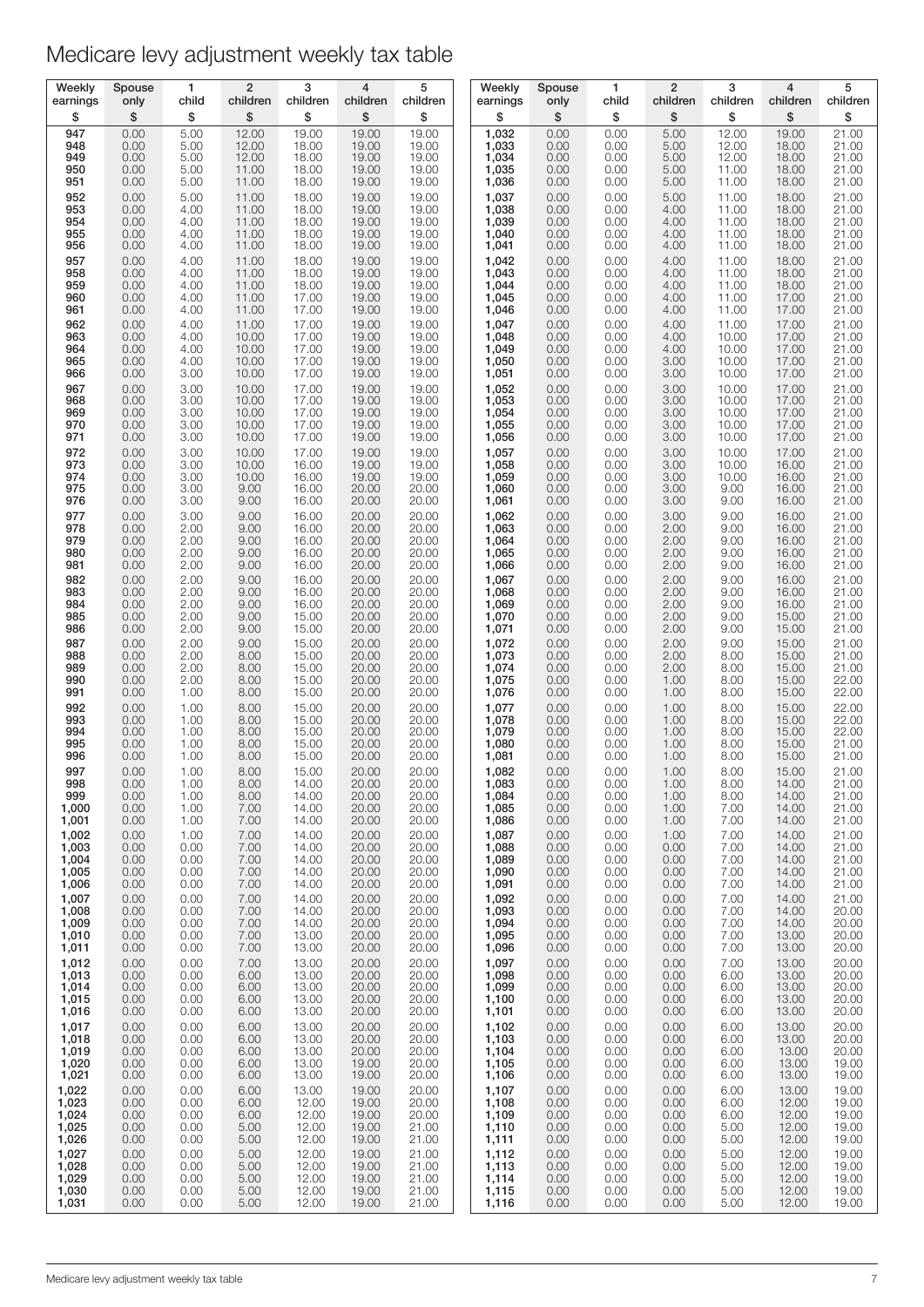| Weekly         | Spouse       | 1            | $\overline{2}$ | 3            | 4            | 5              | Weekly             | Spouse       | 1            | $\overline{2}$ | 3            | $\overline{4}$ | 5            |
|----------------|--------------|--------------|----------------|--------------|--------------|----------------|--------------------|--------------|--------------|----------------|--------------|----------------|--------------|
| earnings       | only         | child        | children       | children     | children     | children       | earnings           | only         | child        | children       | children     | children       | children     |
| \$             | \$           | \$           | \$             | \$           | \$           | \$             | \$                 | \$           | \$           | \$             | \$           | \$             | \$           |
| 1,117          | 0.00         | 0.00         | 0.00           | 5.00         | 12.00        | 19.00          | 1,202              | 0.00         | 0.00         | 0.00           | 0.00         | 5.00           | 12.00        |
| 1,118          | 0.00         | 0.00         | 0.00           | 5.00         | 12.00        | 18.00          | 1,203              | 0.00         | 0.00         | 0.00           | 0.00         | 5.00           | 12.00        |
| 1,119          | 0.00         | 0.00         | 0.00           | 5.00         | 12.00        | 18.00          | 1,204              | 0.00         | 0.00         | 0.00           | 0.00         | 5.00           | 12.00        |
| 1,120          | 0.00         | 0.00         | 0.00           | 5.00         | 11.00        | 18.00          | 1,205              | 0.00         | 0.00         | 0.00           | 0.00         | 5.00           | 11.00        |
| 1,121          | 0.00         | 0.00         | 0.00           | 5.00         | 11.00        | 18.00          | 1,206              | 0.00         | 0.00         | 0.00           | 0.00         | 5.00           | 11.00        |
| 1,122          | 0.00         | 0.00         | 0.00           | 5.00         | 11.00        | 18.00          | 1,207              | 0.00         | 0.00         | 0.00           | 0.00         | 5.00           | 11.00        |
| 1,123          | 0.00         | 0.00         | 0.00           | 4.00         | 11.00        | 18.00          | 1,208              | 0.00         | 0.00         | 0.00           | 0.00         | 4.00           | 11.00        |
| 1,124          | 0.00         | 0.00         | 0.00           | 4.00         | 11.00        | 18.00          | 1,209              | 0.00         | 0.00         | 0.00           | 0.00         | 4.00           | 11.00        |
| 1,125          | 0.00         | 0.00         | 0.00           | 4.00         | 11.00        | 18.00          | 1,210              | 0.00         | 0.00         | 0.00           | 0.00         | 4.00           | 11.00        |
| 1,126          | 0.00         | 0.00         | 0.00           | 4.00         | 11.00        | 18.00          | 1,211              | 0.00         | 0.00         | 0.00           | 0.00         | 4.00           | 11.00        |
| 1,127          | 0.00         | 0.00         | 0.00           | 4.00         | 11.00        | 18.00          | 1,212              | 0.00         | 0.00         | 0.00           | 0.00         | 4.00           | 11.00        |
| 1,128          | 0.00         | 0.00         | 0.00           | 4.00         | 11.00        | 18.00          | 1,213              | 0.00         | 0.00         | 0.00           | 0.00         | 4.00           | 11.00        |
| 1,129          | 0.00         | 0.00         | 0.00           | 4.00         | 11.00        | 18.00          | 1,214              | 0.00         | 0.00         | 0.00           | 0.00         | 4.00           | 11.00        |
| 1,130          | 0.00         | 0.00         | 0.00           | 4.00         | 11.00        | 17.00          | 1,215              | 0.00         | 0.00         | 0.00           | 0.00         | 4.00           | 11.00        |
| 1,131          | 0.00         | 0.00         | 0.00           | 4.00         | 11.00        | 17.00          | 1,216              | 0.00         | 0.00         | 0.00           | 0.00         | 4.00           | 11.00        |
| 1,132          | 0.00         | 0.00         | 0.00           | 4.00         | 11.00        | 17.00          | 1,217              | 0.00         | 0.00         | 0.00           | 0.00         | 4.00           | 11.00        |
| 1,133          | 0.00         | 0.00         | 0.00           | 4.00         | 10.00        | 17.00          | 1,218              | 0.00         | 0.00         | 0.00           | 0.00         | 4.00           | 10.00        |
| 1,134          | 0.00         | 0.00         | 0.00           | 4.00         | 10.00        | 17.00          | 1,219              | 0.00         | 0.00         | 0.00           | 0.00         | 4.00           | 10.00        |
| 1,135          | 0.00         | 0.00         | 0.00           | 3.00         | 10.00        | 17.00          | 1,220              | 0.00         | 0.00         | 0.00           | 0.00         | 3.00           | 10.00        |
| 1,136          | 0.00         | 0.00         | 0.00           | 3.00         | 10.00        | 17.00          | 1,221              | 0.00         | 0.00         | 0.00           | 0.00         | 3.00           | 10.00        |
| 1,137          | 0.00         | 0.00         | 0.00           | 3.00         | 10.00        | 17.00          | 1,222              | 0.00         | 0.00         | 0.00           | 0.00         | 3.00           | 10.00        |
| 1,138          | 0.00         | 0.00         | 0.00           | 3.00         | 10.00        | 17.00          | 1,223              | 0.00         | 0.00         | 0.00           | 0.00         | 3.00           | 10.00        |
| 1,139          | 0.00         | 0.00         | 0.00           | 3.00         | 10.00        | 17.00          | 1,224              | 0.00         | 0.00         | 0.00           | 0.00         | 3.00           | 10.00        |
| 1,140          | 0.00         | 0.00         | 0.00           | 3.00         | 10.00        | 17.00          | 1,225              | 0.00         | 0.00         | 0.00           | 0.00         | 3.00           | 10.00        |
| 1,141          | 0.00         | 0.00         | 0.00           | 3.00         | 10.00        | 17.00          | 1,226              | 0.00         | 0.00         | 0.00           | 0.00         | 3.00           | 10.00        |
| 1,142          | 0.00         | 0.00         | 0.00           | 3.00         | 10.00        | 17.00          | 1,227              | 0.00         | 0.00         | 0.00           | 0.00         | 3.00           | 10.00        |
| 1,143          | 0.00         | 0.00         | 0.00           | 3.00         | 10.00        | 16.00          | 1,228              | 0.00         | 0.00         | 0.00           | 0.00         | 3.00           | 10.00        |
| 1,144          | 0.00         | 0.00         | 0.00           | 3.00         | 10.00        | 16.00          | 1,229              | 0.00         | 0.00         | 0.00           | 0.00         | 3.00           | 10.00        |
| 1,145          | 0.00         | 0.00         | 0.00           | 3.00         | 9.00         | 16.00          | 1,230              | 0.00         | 0.00         | 0.00           | 0.00         | 3.00           | 9.00         |
| 1,146          | 0.00         | 0.00         | 0.00           | 3.00         | 9.00         | 16.00          | 1,231              | 0.00         | 0.00         | 0.00           | 0.00         | 3.00           | 9.00         |
| 1,147          | 0.00         | 0.00         | 0.00           | 3.00         | 9.00         | 16.00          | 1,232              | 0.00         | 0.00         | 0.00           | 0.00         | 3.00           | 9.00         |
| 1,148          | 0.00         | 0.00         | 0.00           | 2.00         | 9.00         | 16.00          | 1,233              | 0.00         | 0.00         | 0.00           | 0.00         | 2.00           | 9.00         |
| 1,149          | 0.00         | 0.00         | 0.00           | 2.00         | 9.00         | 16.00          | 1,234              | 0.00         | 0.00         | 0.00           | 0.00         | 2.00           | 9.00         |
| 1,150          | 0.00         | 0.00         | 0.00           | 2.00         | 9.00         | 16.00          | 1,235              | 0.00         | 0.00         | 0.00           | 0.00         | 2.00           | 9.00         |
| 1,151          | 0.00         | 0.00         | 0.00           | 2.00         | 9.00         | 16.00          | 1,236              | 0.00         | 0.00         | 0.00           | 0.00         | 2.00           | 9.00         |
| 1,152          | 0.00         | 0.00         | 0.00           | 2.00         | 9.00         | 16.00          | 1,237              | 0.00         | 0.00         | 0.00           | 0.00         | 2.00           | 9.00         |
| 1,153          | 0.00         | 0.00         | 0.00           | 2.00         | 9.00         | 16.00          | 1,238              | 0.00         | 0.00         | 0.00           | 0.00         | 2.00           | 9.00         |
| 1,154          | 0.00         | 0.00         | 0.00           | 2.00         | 9.00         | 16.00          | 1,239              | 0.00         | 0.00         | 0.00           | 0.00         | 2.00           | 9.00         |
| 1,155          | 0.00         | 0.00         | 0.00           | 2.00         | 9.00         | 15.00          | 1,240              | 0.00         | 0.00         | 0.00           | 0.00         | 2.00           | 9.00         |
| 1,156          | 0.00         | 0.00         | 0.00           | 2.00         | 9.00         | 15.00          | 1,241              | 0.00         | 0.00         | 0.00           | 0.00         | 2.00           | 9.00         |
| 1,157          | 0.00         | 0.00         | 0.00           | 2.00         | 9.00         | 15.00          | 1,242              | 0.00         | 0.00         | 0.00           | 0.00         | 2.00           | 9.00         |
| 1,158          | 0.00         | 0.00         | 0.00           | 2.00         | 8.00         | 15.00          | 1,243              | 0.00         | 0.00         | 0.00           | 0.00         | 2.00           | 8.00         |
| 1,159          | 0.00         | 0.00         | 0.00           | 2.00         | 8.00         | 15.00          | 1,244              | 0.00         | 0.00         | 0.00           | 0.00         | 2.00           | 8.00         |
| 1,160          | 0.00         | 0.00         | 0.00           | 1.00         | 8.00         | 15.00          | 1,245              | 0.00         | 0.00         | 0.00           | 0.00         | 1.00           | 8.00         |
| 1,161          | 0.00         | 0.00         | 0.00           | 1.00         | 8.00         | 15.00          | 1,246              | 0.00         | 0.00         | 0.00           | 0.00         | 1.00           | 8.00         |
| 1,162          | 0.00         | 0.00         | 0.00           | 1.00         | 8.00         | 15.00          | 1,247              | 0.00         | 0.00         | 0.00           | 0.00         | 1.00           | 8.00         |
| 1,163          | 0.00         | 0.00         | 0.00           | 1.00         | 8.00         | 15.00          | 1,248              | 0.00         | 0.00         | 0.00           | 0.00         | 1.00           | 8.00         |
| 1,164          | 0.00         | 0.00         | 0.00           | 1.00         | 8.00         | 15.00          | 1,249              | 0.00         | 0.00         | 0.00           | 0.00         | 1.00           | 8.00         |
| 1,165          | 0.00         | 0.00         | 0.00           | 1.00         | 8.00         | 15.00          | 1,250              | 0.00         | 0.00         | 0.00           | 0.00         | 1.00           | 8.00         |
| 1,166          | 0.00         | 0.00         | 0.00           | 1.00         | 8.00         | 15.00          | 1,251              | 0.00         | 0.00         | 0.00           | 0.00         | 1.00           | 8.00         |
| 1,167          | 0.00         | 0.00         | 0.00           | 1.00         | 8.00         | 15.00          | 1,252              | 0.00         | 0.00         | 0.00           | 0.00         | 1.00           | 8.00         |
| 1,168          | 0.00         | 0.00         | 0.00           | 1.00         | 8.00         | 14.00          | 1,253              | 0.00         | 0.00         | 0.00           | 0.00         | 1.00           | 8.00         |
| 1,169          | 0.00         | 0.00         | 0.00           | 1.00         | 8.00         | 14.00          | 1,254              | 0.00         | 0.00         | 0.00           | 0.00         | 1.00           | 8.00         |
| 1,170          | 0.00         | 0.00         | 0.00           | 1.00         | 7.00         | 14.00          | 1,255              | 0.00         | 0.00         | 0.00           | 0.00         | 1.00           | 7.00         |
| 1,171          | 0.00         | 0.00         | 0.00           | 1.00         | 7.00         | 14.00          | 1,256              | 0.00         | 0.00         | 0.00           | 0.00         | 1.00           | 7.00         |
| 1,172          | 0.00         | 0.00         | 0.00           | 1.00         | 7.00         | 14.00          | 1,257              | 0.00         | 0.00         | 0.00           | 0.00         | 1.00           | 7.00         |
| 1,173          | 0.00         | 0.00         | 0.00           | 0.00         | 7.00         | 14.00          | 1,258              | 0.00         | 0.00         | 0.00           | 0.00         | 0.00           | 7.00         |
| 1,174          | 0.00         | 0.00         | 0.00           | 0.00         | 7.00         | 14.00          | 1,259              | 0.00         | 0.00         | 0.00           | 0.00         | 0.00           | 7.00         |
| 1,175          | 0.00         | 0.00         | 0.00           | 0.00         | 7.00         | 14.00          | 1,260              | 0.00         | 0.00         | 0.00           | 0.00         | 0.00           | 7.00         |
| 1,176          | 0.00         | 0.00         | 0.00           | 0.00         | 7.00         | 14.00          | 1,261              | 0.00         | 0.00         | 0.00           | 0.00         | 0.00           | 7.00         |
| 1,177          | 0.00         | 0.00         | 0.00           | 0.00         | 7.00         | 14.00          | 1,262              | 0.00         | 0.00         | 0.00           | 0.00         | 0.00           | 7.00         |
| 1,178          | 0.00         | 0.00         | 0.00           | 0.00         | 7.00         | 14.00          | 1,263              | 0.00         | 0.00         | 0.00           | 0.00         | 0.00           | 7.00         |
| 1,179          | 0.00         | 0.00         | 0.00           | 0.00         | 7.00         | 14.00          | 1,264              | 0.00         | 0.00         | 0.00           | 0.00         | 0.00           | 7.00         |
| 1,180          | 0.00         | 0.00         | 0.00           | 0.00         | 7.00         | 13.00          | 1,265              | 0.00         | 0.00         | 0.00           | 0.00         | 0.00           | 7.00         |
| 1,181          | 0.00         | 0.00         | 0.00           | 0.00         | 7.00         | 13.00          | 1,266              | 0.00         | 0.00         | 0.00           | 0.00         | 0.00           | 7.00         |
| 1,182          | 0.00         | 0.00         | 0.00           | 0.00         | 7.00         | 13.00          | 1,267              | 0.00         | 0.00         | 0.00           | 0.00         | 0.00           | 7.00         |
| 1,183          | 0.00         | 0.00         | 0.00           | 0.00         | 6.00         | 13.00          | 1,268              | 0.00         | 0.00         | 0.00           | 0.00         | 0.00           | 6.00         |
| 1,184<br>1,185 | 0.00<br>0.00 | 0.00<br>0.00 | 0.00<br>0.00   | 0.00<br>0.00 | 6.00<br>6.00 | 13.00<br>13.00 | $1,269$<br>$1,270$ | 0.00<br>0.00 | 0.00<br>0.00 | 0.00<br>0.00   | 0.00<br>0.00 | 0.00<br>0.00   | 6.00<br>6.00 |
| 1,186          | 0.00         | 0.00         | 0.00           | 0.00         | 6.00         | 13.00          | 1,271              | 0.00         | 0.00         | 0.00           | 0.00         | 0.00           | 6.00         |
| 1,187          | 0.00         | 0.00         | 0.00           | 0.00         | 6.00         | 13.00          | 1,272              | 0.00         | 0.00         | 0.00           | 0.00         | 0.00           | 6.00         |
| 1,188<br>1,189 | 0.00<br>0.00 | 0.00<br>0.00 | 0.00<br>0.00   | 0.00<br>0.00 | 6.00<br>6.00 | 13.00<br>13.00 | 1,273              | 0.00<br>0.00 | 0.00<br>0.00 | 0.00<br>0.00   | 0.00<br>0.00 | 0.00<br>0.00   | 6.00<br>6.00 |
| 1,190          | 0.00         | 0.00         | 0.00           | 0.00         | 6.00         | 13.00          | $1,274$<br>$1,275$ | 0.00         | 0.00         | 0.00           | 0.00         | 0.00           | 6.00         |
| 1,191          | 0.00         | 0.00         | 0.00           | 0.00         | 6.00         | 13.00          | 1,276              | 0.00         | 0.00         | 0.00           | 0.00         | 0.00           | 6.00         |
| 1,192          | 0.00         | 0.00         | 0.00           | 0.00         | 6.00         | 13.00          | 1,277              | 0.00         | 0.00         | 0.00           | 0.00         | 0.00           | 6.00         |
| 1,193          | 0.00         | 0.00         | 0.00           | 0.00         | 6.00         | 12.00          | 1,278              | 0.00         | 0.00         | 0.00           | 0.00         | 0.00           | 6.00         |
| 1,194          | 0.00         | 0.00         | 0.00           | 0.00         | 6.00         | 12.00          | 1,279              | 0.00         | 0.00         | 0.00           | 0.00         | 0.00           | 6.00         |
| 1,195          | 0.00         | 0.00         | 0.00           | 0.00         | 5.00         | 12.00          | 1,280              | 0.00         | 0.00         | 0.00           | 0.00         | 0.00           | 5.00         |
| 1,196          | 0.00         | 0.00         | 0.00           | 0.00         | 5.00         | 12.00          | 1,281              | 0.00         | 0.00         | 0.00           | 0.00         | 0.00           | 5.00         |
| 1,197          | 0.00         | 0.00         | 0.00           | 0.00         | 5.00         | 12.00          | 1,282              | 0.00         | 0.00         | 0.00           | 0.00         | 0.00           | 5.00         |
| 1,198          | 0.00         | 0.00         | 0.00           | 0.00         | 5.00         | 12.00          | 1,283              | 0.00         | 0.00         | 0.00           | 0.00         | 0.00           | 5.00         |
| 1,199          | 0.00         | 0.00         | 0.00           | 0.00         | 5.00         | 12.00          | 1,284              | 0.00         | 0.00         | 0.00           | 0.00         | 0.00           | 5.00         |
| 1,200          | 0.00         | 0.00         | 0.00           | 0.00         | 5.00         | 12.00          | 1,285              | 0.00         | 0.00         | 0.00           | 0.00         | 0.00           | 5.00         |
| 1,201          | 0.00         | 0.00         | 0.00           | 0.00         | 5.00         | 12.00          | 1,286              | 0.00         | 0.00         | 0.00           | 0.00         | 0.00           | 5.00         |